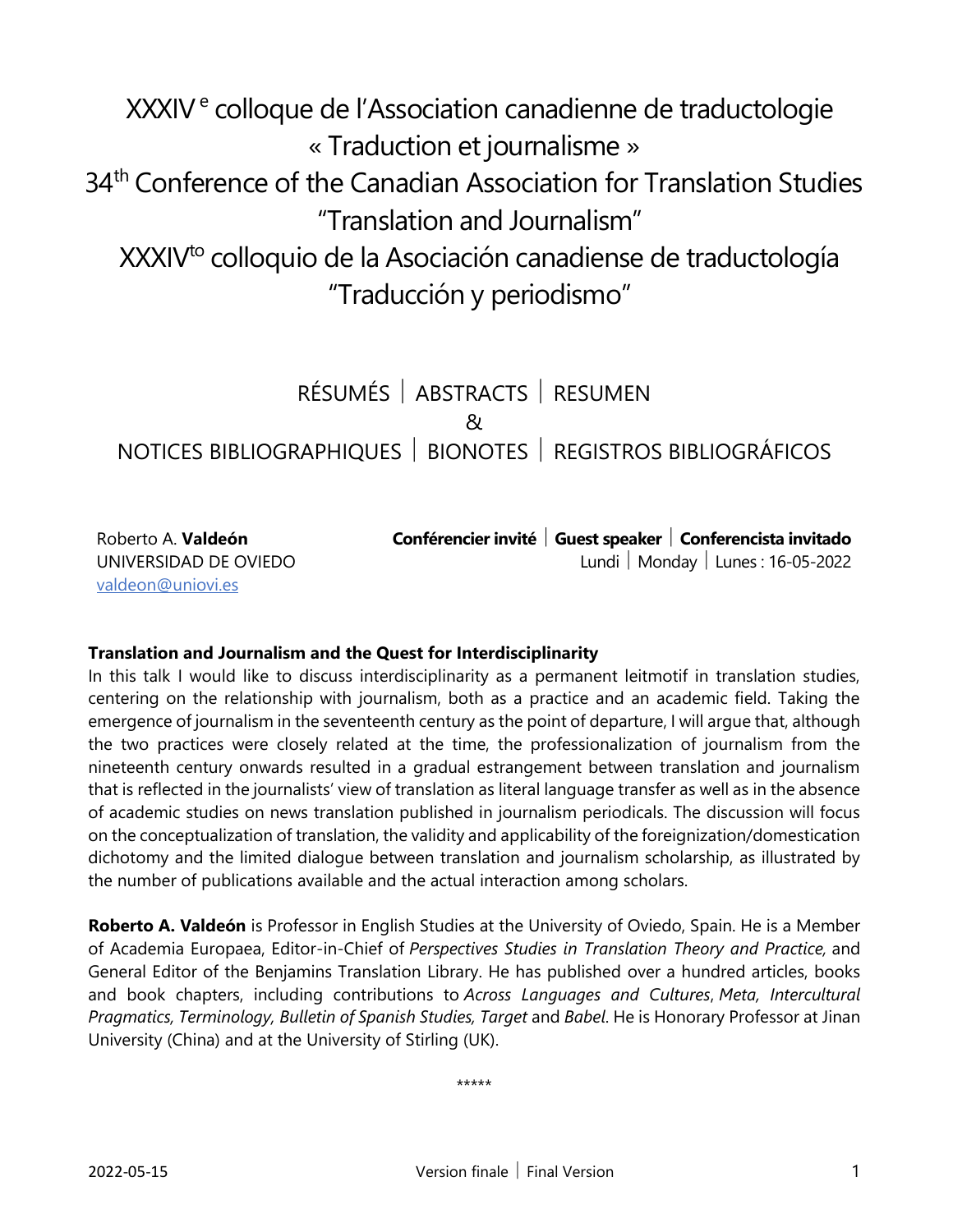## **MEMRI's Narrative about Egyptian Women Post-25th Jan. Revolution: The Case of Selective Appropriation and Framing**

New challenges have emerged in translation studies, transcending mere linguistic matters, and encompassing much broader issues such as cultural, philosophical, political, journalistic studies, etc. Narrative theory is one such theory that sprung from sociology and was recently incorporated into translation studies by Mona Baker in her book *Translation and Conflict* (2006). In her framework, "the articulation of narratives […] can also be realized through a range of other media" and becomes the method by which we perceive certain events and make sense of the world and experiences (Baker, 2006). This paper will tackle the narrative created by MEMRI (Middle East Media Research Institute) of Egyptian women post 25th of January revolution, specifically in the website's section titled "MEMRI TV project". The research attempts to answer the following questions: How is the selective appropriation of the material posted on 'MEMRI TV' used in the construction of that narrative? How is framing in two sites (titles and introduction of the videos) used in the narrative? What are the recurring themes in the narrative about women in Egypt post  $25<sup>th</sup>$  of January revolution? The research will discuss the (de)selection of sources and quoted voices in the material published on MEMRI and the emphasis on certain topics over others owing to the foregrounding or backgrounding of social actors. The other tool investigated will be framing in the titles of the videos and their introductions on 'MEMRI TV'.

**Mayar Ahmed** is a PhD candidate in the Institute of Linguistics and Translation at Alexandria University. She is a full-time Assistant Lecturer at the faculty of Languages and Translation at Pharos University in Alexandria. She obtained a BA in Linguistics and Translation in 2013 and an MA in Audiovisual Translation in 2019.

**ALTALIDI**, Bandar CARDIFF UNIVERSITY [AltalidiB@cardiff.ac.uk](mailto:AltalidiB@cardiff.ac.uk)

## **Fan(subtitling) in Social Media as a Form of Sharing News and an Act of (In)formal Journalism in the Context of Saudi Arabia**

This paper explores the social engagement of Saudi (fan)subtitlers (fansubbers) and the way they have harnessed social media to actively report global news and use it in a way to support their ideologies. It is argued that, due to the lack of powerful news coverage by both national and private TV and media in the Kingdom of Saudi Arabia (KSA), fansubbers have taken the role of reporting and exchanging news by subtitling short clips and posting them on social media. Not only do they simply (co)produce audiovisual content and share it online, but they also address and engage with current (inter)national discourse and trending events through subtitling relevant clips. Taking into consideration the ecopolitical and socio-cultural events that happened in the last 5years in Saudi Arabia, Twitter has offered these "consumers-turned-producers" (Pérez-González, 2014, p. 61) a suitable platform for citizen journalism and social activism. Such events of regional tension between KSA and other countries, as Iran and Qatar, along with the outbreak of Covid-19, have been widely covered and promoted by Saudi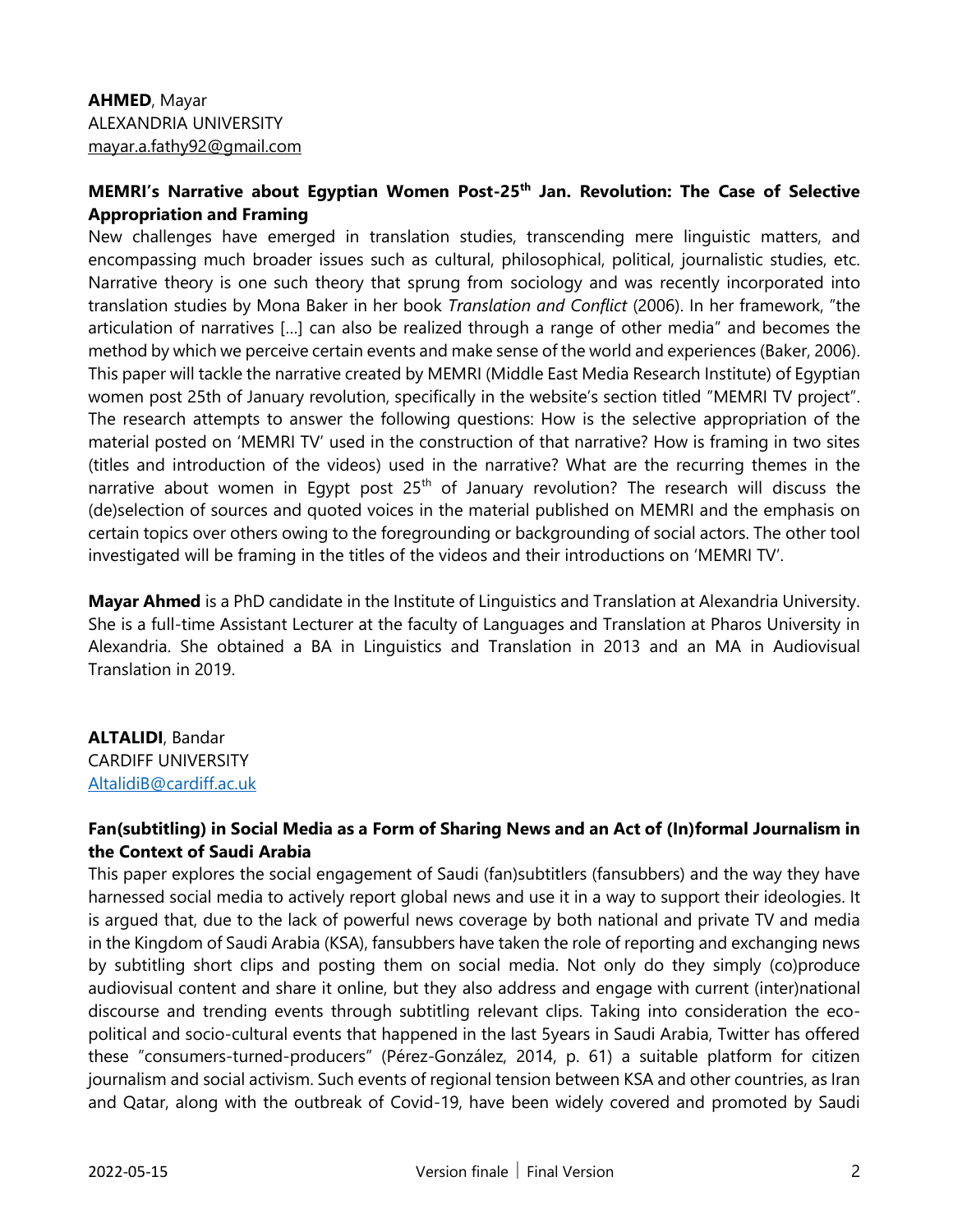fansubbers' "user-generated translation" (Desjardin, 2017, p. 21). For the purpose of developing a profound understanding of the socio-cultural dynamics and intricacies of fansubbing in social media in KSA, four fansubbers are selected to be the main source of data and study. Through the analysis of these fansubbers' subtitled clips posted on Twitter and their online profiles, the paper also provides a detailed analysis of the digital paratexts (Batchelor, 2018) that relate to these clips and tweets. The importance of such paratextual and observational analysis lies in the insight it provides into the motivations of these fansubbers and benefits secured, or forms of capital accumulated (Bourdieu 1984; 1990) through their increased visibility and social engagement in social media platforms in the context of KSA.

**Bandar Altalidi** is a PhD candidate in Translations Studies at Cardiff University, UK. He is a lecturer at the Translation Department in King Khalid University, Saudi Arabia, since 2017. He works as a freelance subtitler and often works on a voluntary basis. He has been translating with Translators Without Borders organization since 2019. His main areas of interest are audiovisual translation and subtitling strategies and software. He is currently in the process of translating a book from English into Arabic, which may be published in 2022.

**ALTENDORF**, Lisa-Christine UNIVERSITY OF BONN [altendorf@uni-bonn.de](mailto:altendorf@uni-bonn.de)

## **The Protest Paradigm and Black Lives Matter Movements in 2020: How Do US American and German News Differ in their Reports on the Events?**

The death of George Floyd in 2020 sparked several world-wide protests speaking up on police brutality, especially against Black people. These events are covered not only by American press outlets but internationally as well. The protests have expanded to several countries as citizens all over the world are enraged by the racism exhibited within and by the US system, as well as within their own governmental systems. Research on news discourse has made it clear that rhetoric and language are a journalist's strongest weapons in creating a narrative that guides the reader's views and opinions on the events. Many newspapers have been found to reproduce racist ideologies and discrimination and thus, there is a need to critically evaluate news reports especially on events and affairs involving minority groups (cf. van Dijk 1991: 5). Based on these events, an analysis was conducted that compared the reports on the protests following George Floyd's murder as published by two American newspapers (*Fox News* and *The New York Times*) and two German newspapers (*Bild* and *Süddeutsche Zeitung*) with different political alignments. The analysis focused on three parameters: the external voices displayed, the use of eventframes, and choice of lexical items and structures. These aspects can be connected to the "protest paradigm": journalists would like to "frame news stories in terms of conflict" (cf. Arpan et al. 2006: 3). Even in non-violent protests, journalists prefer to show isolated violence because these instances are more unusual and "news-worthy" (Arpan et al. 2006: 3). The results showed that based on the political alignment of the newspapers, the reports on the events differed. No news outlet digressed completely from the protest paradigm. The analysis shows that especially the right-wing press is still attached to what is known as the protest paradigm and will be more likely to portray civil unrest in a more negative and ideologically charged manner than center-left papers.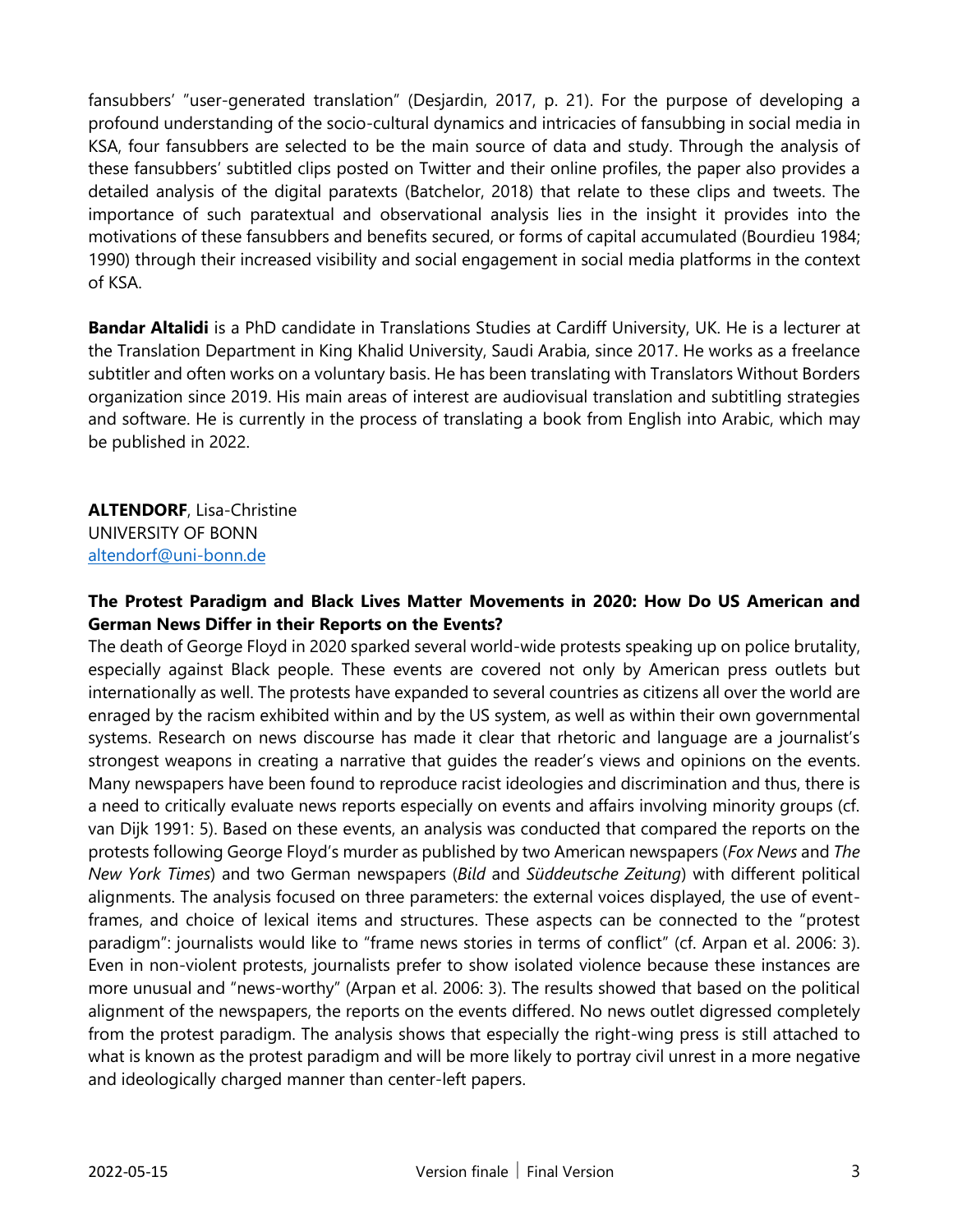#### **References:**

Arpan, L., Baker, K., Lee, Y., Jung, T., Lorusso, L., & Smith, J. (2006). News coverage of social protests and the effects of photographs and prior attitudes. *Mass Communication & Society*, 9(1), 1–20. van Dijk, T. (1991). *Racism and the press*. London: Routledge

**Lisa-Christine Altendorf** is currently finishing her MA in Applied Linguistics at the University of Bonn (Rheinische Friederich-Wilhelms Universität Bonn). She obtained a BA in English Studies and German Studies.

| <b>BENDI</b> , Merouan | <b>MARSHMAN, Elizabeth</b>    |
|------------------------|-------------------------------|
| UNIVERSITY OF OTTAWA   | UNIVERSITY OF OTTAWA          |
| mbend016@uottawa.ca    | elizabeth.marshman@uottawa.ca |

### **Ethics and Machine Translation: Perspectives from Canadian Language Professionals**

As machine translation (MT) becomes increasingly prevalent in the Canadian language industry, focus is shifting away from the possibility of using MT for professional translation and towards the best practices for implementing it. Developing such practices involves not only practical considerations, but also an analysis of the ethical implications of MT development, implementation, and use. A preliminary step for raising awareness of these issues and encouraging responsible MT use is understanding perspectives of various industry stakeholders: language professionals (e.g. translators, managers), software developers and vendors, educators of language professionals, and others. In 2021, we launched a bilingual online survey of 40 language professionals in Canada, asking them for their opinions about the possible ethical implications of MT use. We focused on six areas in which MT use may entail both benefits and risks: language status, human rights, privacy, the role and status of language professionals, the practice of these professionals, and the nature and quality of translations. We also solicited information about the guidelines and policies in place to guide the use of MT. The responses show that language professionals are particularly aware of potential ethical concerns relating to MT use in the areas most directly relating to their own work (professionals' status and practices and translation quality), and that they typically make decisions about the use of MT relatively autonomously. We will present quantitative and qualitative data from language professionals' responses about their experience, use and views of MT, as well as the guidance they seek in deciding when MT use is or is not ethical. Based on these observations, we will call attention to some areas in which awareness may be raised and language professionals may be better supported in implementing MT responsibly.

**Merouan Bendi** is a PhD candidate at the School of Translation and Interpretation in the University of Ottawa. He obtained an MA in Translation from University of Algiers. He recently participated in *When Translation goes Digital* (Palgrave MacMillan, 2021), a book exploring how evolving digital landscape is impacting translation and intercultural communication. He wrote chapter 8: "The Reception of Localized Content: A user-centred study on localized software in the Algerian market".

**Elizabeth Marshman** teaches terminology and translation technologies at the University of Ottawa. She received her PhD in Translation with a Terminology option from Université de Montréal in 2007. Her academic work has appeared in numerous referred journals such as *JoSTrans*, *Glottopol* or *Meta*. Her article ''Taking control: Language professionals and their perception of control when using language technologies'' (in *Meta* 59(2), 2014) is closely related to the topic of the proposal.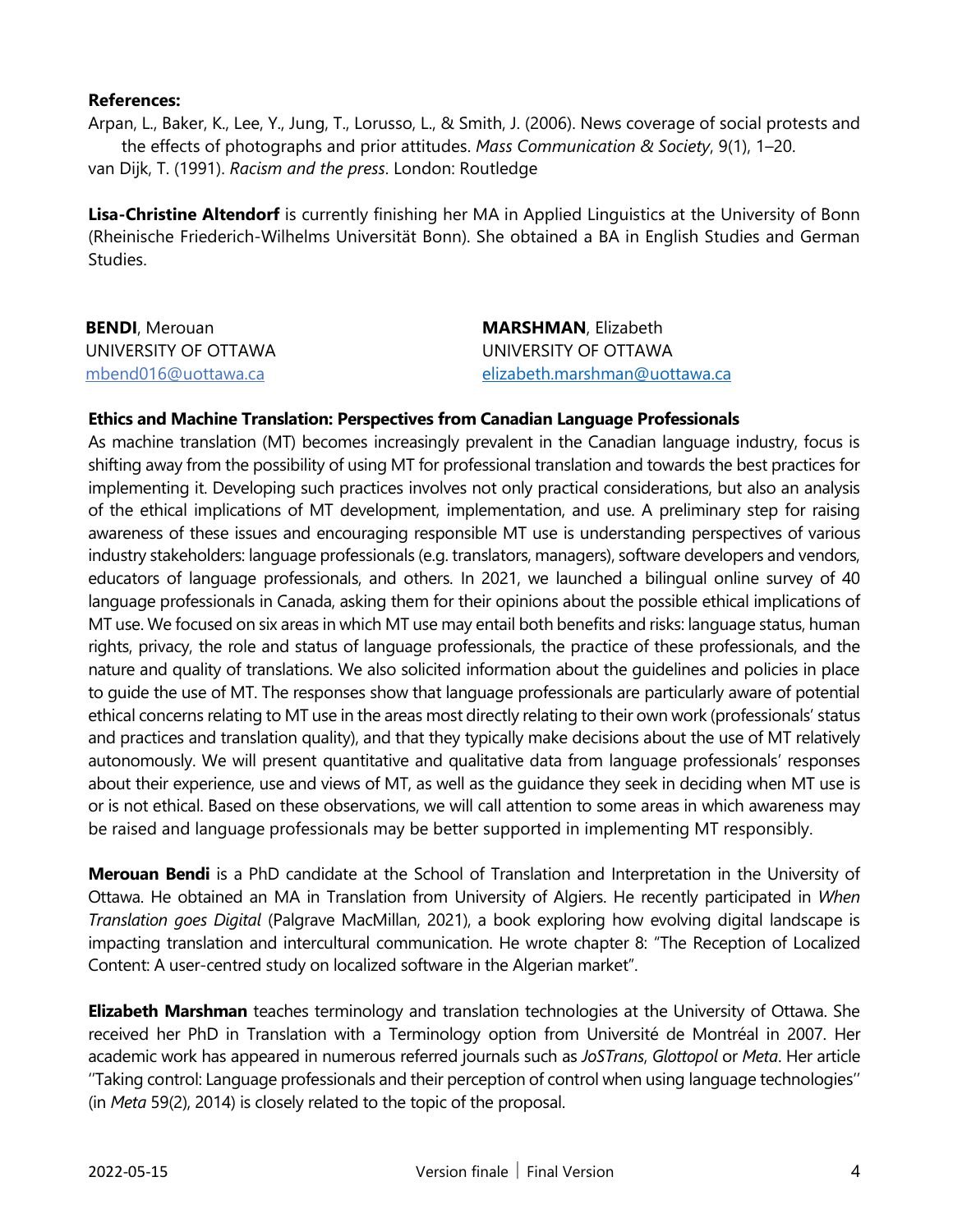**BURGOS**, Diego WAKE FOREST UNIVERSITY [burgosda@wfu.edu](mailto:burgosda@wfu.edu)

**MORILLO**, Dysnora WAKE FOREST UNIVERSITY

#### **A Bilingual Characterization of Political Satire: US Sarcasm Translates into Venezuelan Humor**

There is a considerable body of research about translating humor, most of which focuses on the quality of the translation and the translator's ability to accomplish the expected result, that is, making people laugh. However, research into the translation of political satire is scarce despite its prominence in today's media. The social and cultural complexity of political satire also challenges typical translation strategies as translating this genre often demands making unorthodox decisions, which require a profound understanding of both the source and target cultures' conventions. This paper aims to identify the satirical devices and strategies that are significant in US English and Venezuelan Spanish by means of examining an ad hoc corpus of political satire. We use a mixed methodology, i.e., qualitative analysis and statistical tests, to delve into the way satire is achieved in each culture and, ultimately, to infer a general strategy to translate political satire into this particular variety of Spanish. While the languages and varieties analyzed here come from two specific countries, we believe the proposed methodology and its underlying thesis are language independent. This study suggests that modern political satire is carried out in a unique way in each culture. For example, the analysis shows that while sarcasm is preferred in the US, humor is the significantly more frequent in Venezuela. Taking persuasion and relevance as guiding principles, we hypothesize that this uniqueness derives from *a)* the culture-specific systems of beliefs that govern satire and persuasion and *b)* the fact that knowledge about each culture's satirized objects is not part of the other culture's cognitive environment.

**Diego Burgos** is an Associate Professor of Spanish, Linguistics and Translation at Wake Forest University, where he is also Associate Director of the MA in Interpreting and Translation Studies. He holds a PhD in Applied Linguistics and focuses his research on multi-word term description and processing, computer-assisted translation, software localization, and natural language processing. His recent publications include a co-authored paper in *Lenguaje,* "Sentiment Analysis of News Articles in Spanish using Predicate Features" (2019). He is currently co-editing a handbook of Spanish terminology.

**Dysnora Morillo** is a school teacher, interpreter and translator. She obtained an MA in Interpreting and Translation Studies as well as a BA in Economics.

**CAIGNON**, Philippe UNIVERSITÉ CONCORDIA [philippe.caignon@concordia.ca](mailto:philippe.caignon@concordia.ca)

### **La terminologie utilisée par les journalistes pour lutter contre la ségrégation, la discrimination et l'exclusion**

Les médias sociaux tels que Facebook, YouTube et Twitter, ainsi que les médias traditionnels comme les journaux, magazines et téléjournaux détenus par certains propriétaires ou conglomérats dont le dogme philosophique relève de l'extrême droite, constituent des instruments propices pour diffuser des idées et des concepts prônant la discrimination raciale, ethnique, sexuelle, religieuse ou sociale. Les géants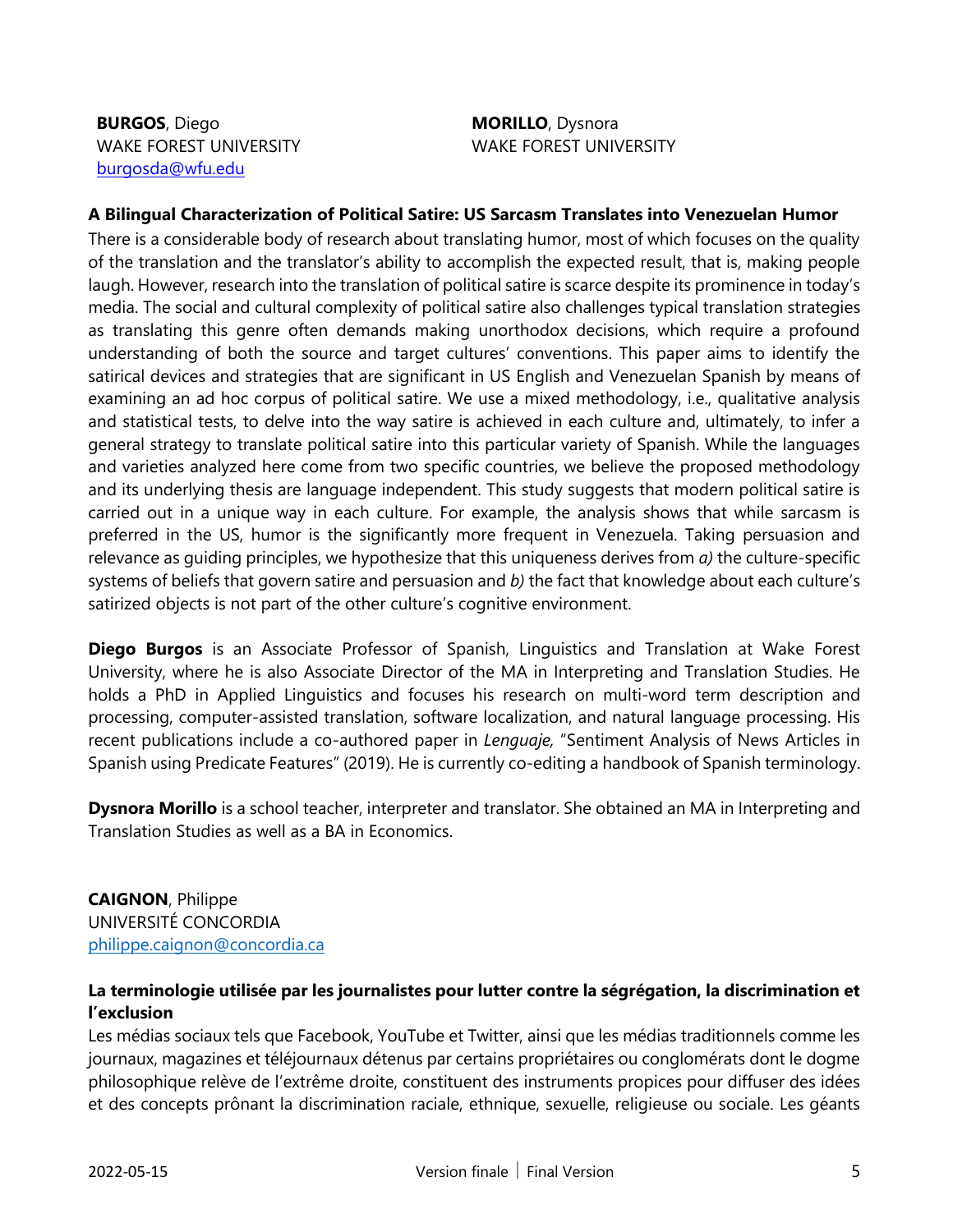du Web ne sanctionnent pourtant pas de façon cohérente les influenceurs qui violent leurs règles en invoquant la liberté d'expression ou en réinterprétant ces règles\*. Il va sans dire que les revenus générés par ces influenceurs pèsent lourd dans les décisions prises par les GAFAM\*\*. Pour contrer la désinformation et la manipulation des masses, les journalistes du Canada et d'ailleurs dans le monde rédigent des articles ou publient des reportages audio ou vidéo dont le but est de présenter une information corrective. Ces journalistes emploient ainsi des outils terminologiques (termes, locutions, définitions simplifiées) pour offrir un point de vue divergent, objectif et averti au grand public. Dans le cadre de notre communication, nous examinerons donc la façon dont ces outils terminologiques sont utilisés pour lutter contre la désinformation et la discrimination. Nous présenterons des exemples tirés de sites journalistiques pour illustrer nos propos et étayer les résultats de la recherche.

### **Références** :

**\***PETERS, Jay (2021). « Inexplicably, YouTube says extremely racist Steven Crowder video isn't hatespeech », in *The Verge*. [En Ligne].

\*\*MELVIL, Joshua (2021). « Une lanceuse d'alerte exhorte le Congrès à mieux réguler Facebook », in *La Presse*. [En Ligne].

**Philippe Caignon** est professeur titulaire à l'Université Concordia, où il enseigne la terminologie et occupe le poste de vice-doyen des services pédagogiques aux étudiant·e·s. Il est également le rédacteur en chef du magazine *Circuit*, la revue de l'Ordre des traducteurs, terminologues et interprètes agréés du Québec. Au nombre de ses récentes contributions à *Circuit*, se trouvent « La langue française se conjugue au pluriel » (2021), « Éthique et déontologie des professionnelles » (2020) et « Les langagières du journalisme » (2020).

**CAIMOTTO**, Cristina UNIVERSITÀ DEGLI STUDI DI TORINO [mariacristina.caimotto@unito.it](mailto:mariacristina.caimotto@unito.it)

## "**Try harder**" **Mia Mottley's COP26 speech in translation**

The speech given on the COP26 inauguration day by the Prime Minister of Barbados was one of the most reported, commented, and shared speeches of the event. From a linguistic perspective, several discursive choices are worth of attention: pronouns and constructed identities, metaphors, semantic prosody, intertextual references all contribute to the effectiveness of Mottley's message. This analysis observes the speech against the background of discourses concerning the climate crisis in general and the COP26 in particular, considering the dominant narratives of consumerism and growthism and comparing Mottley's discourse to those of environmentalist movements (Fridays for Future and Extinction Rebellion) and to those of other speeches delivered during the COP26. A speech delivered in English, by a native English speaker, Mottley's speech is at the same time a speech against a colonial and post-colonial mindset and thus raises reflections concerning the hegemony of English and its relationship with the hegemonic neoliberal, capitalistic discourse in Western countries. Is the effectiveness of her global appeal able to reach beyond the barriers of translation? What happens to her elaborate metaphors, to her subtle intertextual references, to the balanced attribution of responsibilities created by her pronouns when the text is abridged, translated, and reported in foreign news outlets? How is the global distribution of this speech representative of the way in which resistant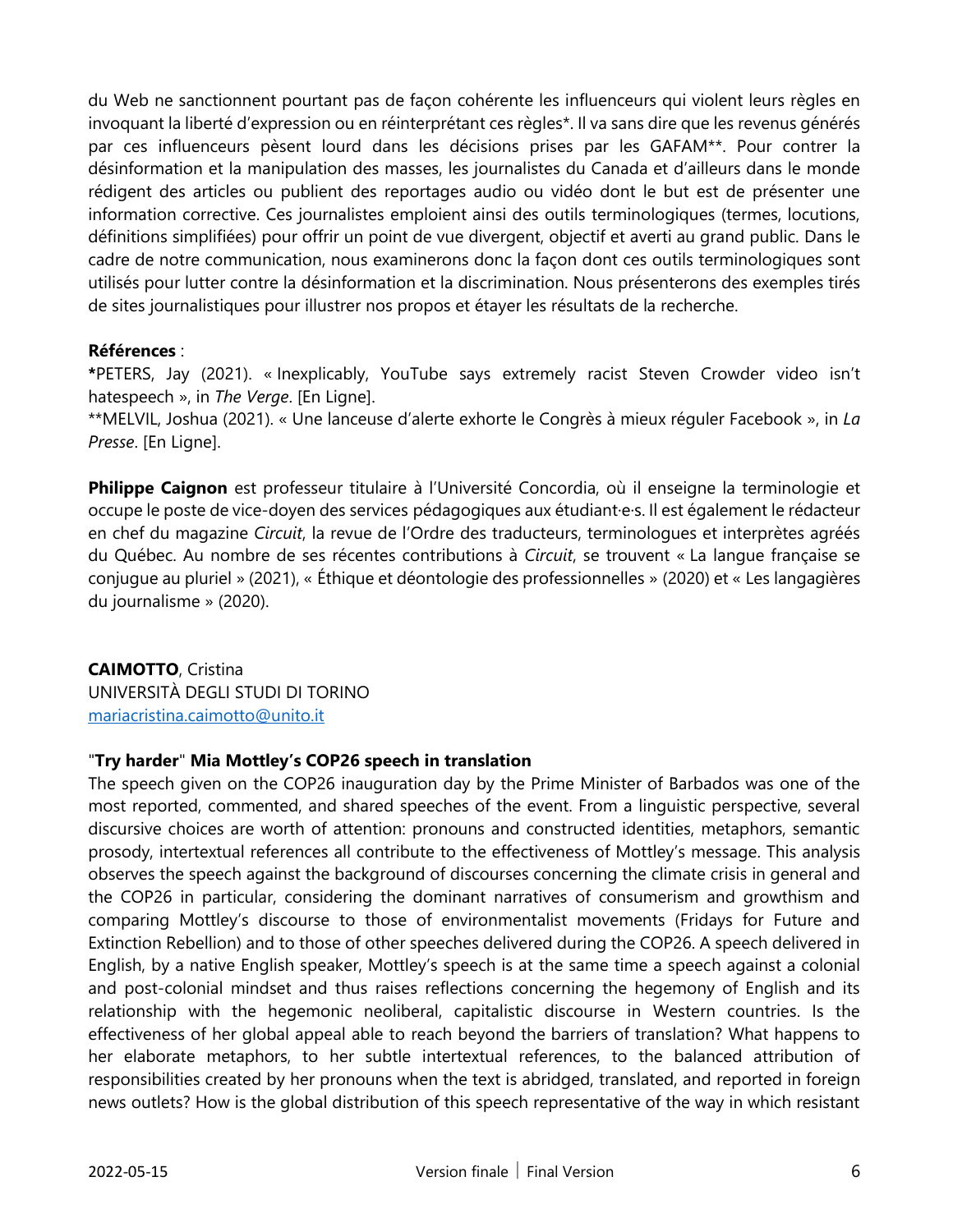discourses to the hegemonic ideology resonate beyond their source language as well as within their own language boundaries? Through the linguistic analysis of the discursive strategies employed and the observation of their intralingual, interlingual and intersemiotic translation, this paper observes a case of journalistic translation and offers a reflection on the role of translation in the spreading of resistant discourse.

**Maria Cristina Caimotto** is a researcher in English Linguistics and Translation at the University of Turin. She holds a PhD in English Linguistics and Translation, as well as an MA in Translation Studies. Her latest contribution, "Translating the News: The Shaping Power of Discourse and the Reshaping Power of Translation," was published in a collective work *Langues et rapports de force. Les enjeux politiques de la traduction* (2021), edited by Céline Letawe, Christine Pagnoulle and Patricia Willson.

| <b>CASTELLANO-ORTOLÁ</b> , Elena |
|----------------------------------|
| UNIVERSITAT DE VALÈNCIA          |
| elena.castellano@uv.es           |

**SANTAEMILIA-RUIZ,** José UNIVERSITAT DE VALÈNCIA [Jose.Santaemilia@uv.es](mailto:Jose.Santaemilia@uv.es)

**MARUENDA-BATALLER**, Sergio UNIVERSITAT DE VALÈNCIA [sergio.maruenda@uv.es](mailto:sergio.maruenda@uv.es)

### **(In)Famous Tropes Travel: Intersemiotic Translations of Perpetrator and Victim Profiles in an English-Spanish Corpus on the 'Yorkshire Ripper' Femicides (1975-1980)**

This paper understands journalistic genres as 'transgenres' (Monzó, 2003), that is, as transnational discursive conventions constantly subject to adaptations, or intersemiotic (re)translations (Jakobson, 1959) across different cultural and linguistic systems. In these interstitial spaces, nevertheless, communities (re)negotiate much more than their communicative conventions. Constant processes of contrast between local and foreign social values indeed take place, interspersed with the domestication of international journalistic frameworks. Our particular interest lies in a phenomenon sadly often featured in chronicles around the world every day: femicides. How do culturally specific, press-circulated tropes of perpetrator and victim profiles travel across borders when gender-based crimes are concerned, gender being still today a fluid, contested notion? The bilingual corpus analysed here concerns chronicles published between 1975 and 1985, discussing the well-known serial femicides committed by the so-called 'Yorkshire Ripper' (1975-1980), published in two comparable, quality British and Spanish papers, *The Guardian* and *El País*, and retrieved from the NEXIS database. Social, and often literary conventions regarding perpetrator and victim profiles are strongly embedded in the logics of those circulating their portrayals: The Police and, perhaps more importantly, the press, whose lucrative 'transgenres' often fall on the edge of crime fiction. To the *per se* complex power differentials affecting the murder-victim duality, one must add those of gender, seriously indebted to journalism. Dubbed an imitator of the mainly fictional, anonymous Victorian murder of prostitutes, most of Peter William Sutcliffe's 22 victims were falsely identified as 'working girls' on the grounds of their norm-challenging lifestyle or poverty. In this context, prostitution becomes a moral disclaimer of victimhood through a moralising discourse partially absolving the criminal. Via the implementation of Tabbert's Critical Stylistics model (2015), the discursive, perpetrator and victim portrayals present in our corpus have been extracted for analysis. A conclusion has hence been reached on the translatability of such profiles through the contrastive analysis of naming and describing practices, the representation of actions and states; equating and contrasting phenomena; and implying and assuming procedures, among other discursive indicators of ideological value.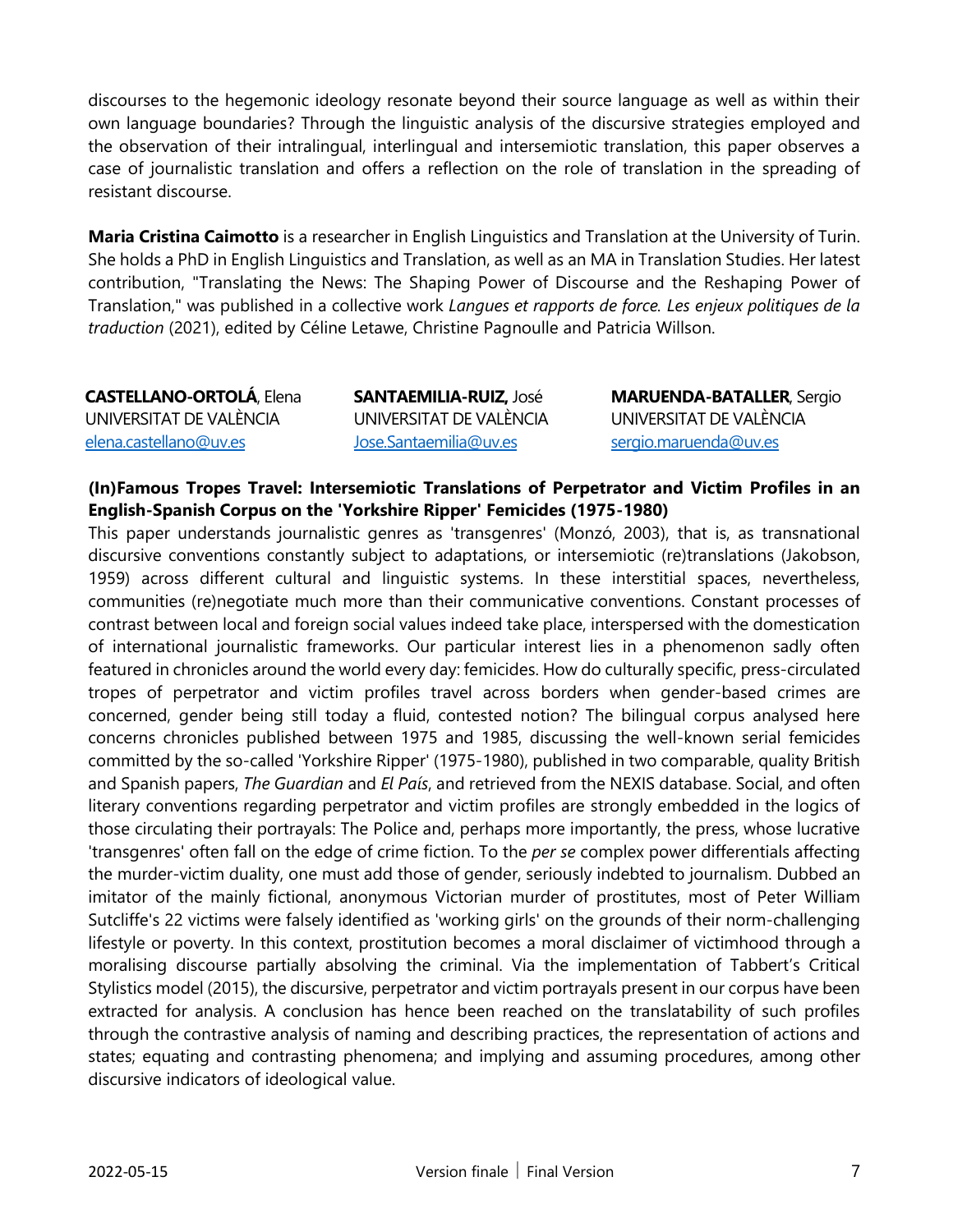#### **References:**

- Jakobson, Roman (1959) "On Linguistic aspects of translation," in R. Brower, ed. *On Translation.* Cambridge, Harvard University Press. 232-239.
- Monzó, Esther. "La traducción jurídica a través de los géneros: el transgénero y la socialización del traductor en los procesos de enseñanza/aprendizaje." *Discursos: estudos de tradução* (2002): 21-36.
- Tabbert, Ulrike. *Crime and corpus: The linguistic representation of crime in the press*. Vol. 20. John Benjamins Publishing Company, 2015.

**Elena Castellano-Ortolá** is a member of the working team for the project "News values and ideology: The discursive, cross-cultural construction of gender and social inequalities in (digital) press through online, real-time corpus linguistics tools. *The Gender Gap Tracker* and *Kaleidographic*". In parallel, she holds a position as a lecturer at the English and German Department in the Universitat de València. She recently published an article in *Meta,* advocating for a transnational feminist critic: "La novela negra como «transgénero»: Éticas transnacionales en la feminización del canon" (2021).

**José Santaemilia-Ruiz** is a lecturer in legal translation (English-Spanish/Catalan) at the Universitat de València and a professional legal translator. He is the principal investigator in the research project "News values and ideology: The discursive, cross-cultural construction of gender and social inequalities in (digital) press through online, real-time corpus linguistics tools." In collaboration with his colleague Sergio Maruenda-Bataller, he has co-edited *Specialised Translation in Spain. Institutional dimensions* (2017) as well as a special issue of the *Revista Española de Lingüística Aplicada* 30(2).

**Sergio Maruenda-Bataller** is Senior Lecturer of English Language and Linguistics in the Department of English and German Studies and the Interuniversitary Institute of Applied Modern Languages at the Universitat de València. His main research interests are in social and cognitive pragmatics, the interface between corpus linguistics-critical discourse analysis (especially semantic and discourse prosodies in the negotiation of meaning) and translation. He is a member of the research group GENTEXT, where he works on the discursive analysis of socio-ideological texts in the digital media. He has published a book chapter on news values on violence against women in the Spanish and British press (2016).

**CHERCHARI**, Elena UNIVERSITY OF OTTAWA [earak097@uottawa.ca](mailto:earak097@uottawa.ca)

#### **The Extents and Limits of International News Translation**

Conventionally, 'translation' is understood as either inter/intralingual, intersemiotic or intercultural phenomenon. These views of 'translation', however, cannot reveal the complexity involved in news text production, where instances of "translation proper" are only snapshots of temporary stages and situations. On the other hand, we find that journalistic research, which is supposed to share news texts as a common object of study, predominantly, investigates journalism as a social phenomenon shaped by politics, economics, culture, technology, etc. Often, the issues of language meditation are taken for granted or taken in a narrow, interlingual sense of translation. It follows that, in news translation, 'translation' is researched mainly as a language-based phenomenon while in journalism studies 'translation' is subsumed under journalism — a social phenomenon. Guided by the insights from actor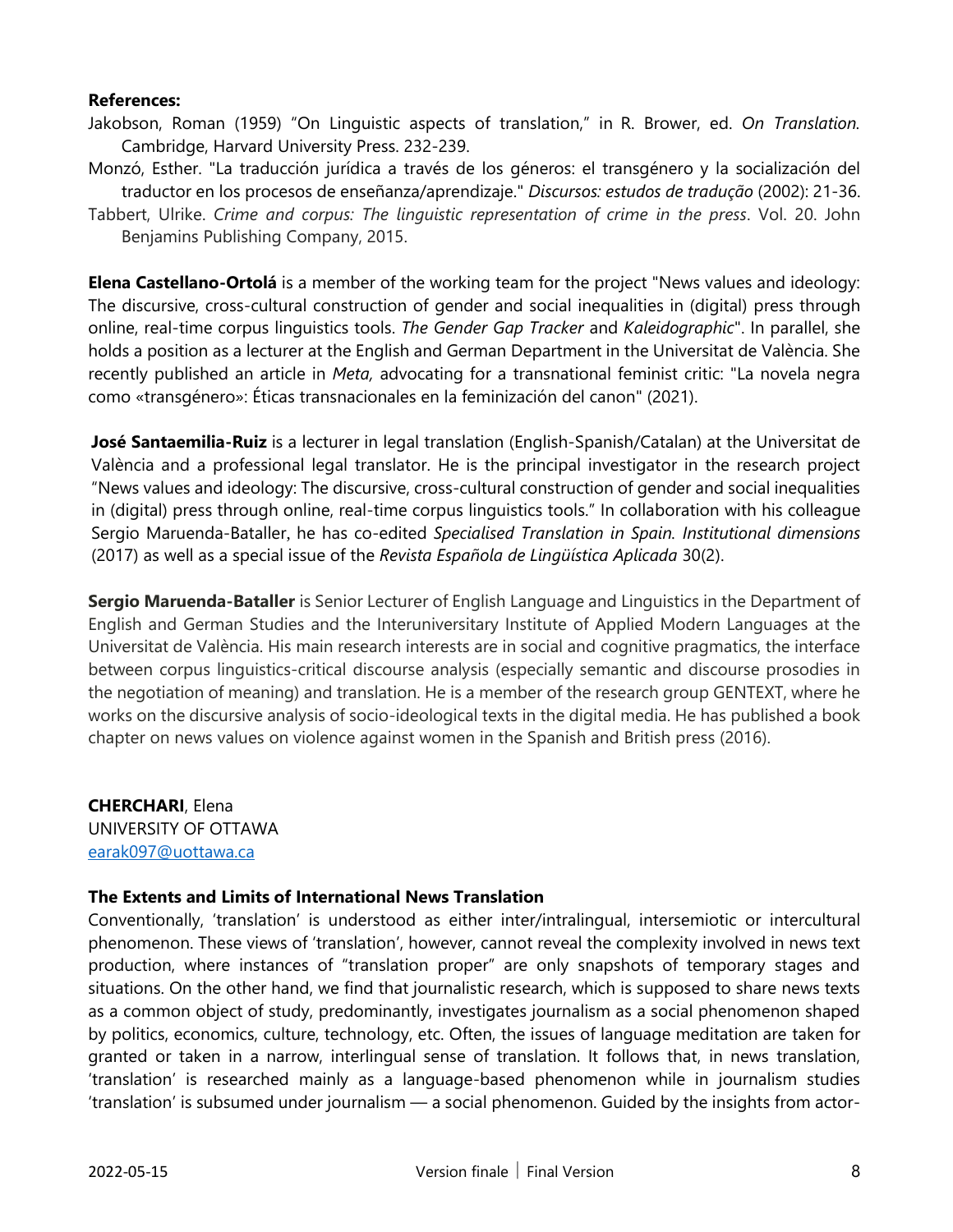network theory, news sociology and philosophy of translation, this presentation will inquire into the sociological dimension of news translation at Inter Press Service (IPS), an international news agency. The discussion will cover sociological extents and limits of the object of study called "news translation" in the context of globalization/virtualization and as well as sociomaterial networks of new production. Next, a meta-semiotic concept of *sociological translation* will be introduced. The concept bridges the gap between tackling news as (a) social practices and (b) a language-based phenomenon. It will be suggested that *sociological translation* stands for any linguistic, material-semiotic transformations and social articulations, which characterize the practices of IPS affiliates. It will be followed by the brief discussion of the methodology ('method assemblage') used to research this sociological but translative phenomenon of *sociological translation* as well the visual techniques used to represent it. This research aims to illuminate the complexity of news translation in the age of globalization. It contributes to the development of macro-sociological approach in news translation research as well as the development of the conceptual research method.

**Elena Cherchari** holds a PhD in Translation and Interpretation from University of Ottawa. She is an academic researcher, whose interest involve journalism, news translation, communication studies, and communicative AI.

#### **DAVIER**, Lucile UNIVERSITÉ DE GENÈVE [Lucile.Davier@unige.ch](mailto:Lucile.Davier@unige.ch)

#### **De la difficulté d'étudier les processus de traduction journalistique sur le terrain**

Plusieurs chercheurs et chercheuses actives\* dans le domaine de la traduction journalistique préconisent le recours à des enquêtes de terrain (axées sur le processus) pour compléter l'analyse de nouvelles (axée sur le produit) (entre autres, Davier 2014 et 2017; Tesseur 2017; Matsushita 2019; van Rooyen 2019; Xia 2019; van Rooyen et van Doorslaer 2021). Pour autant, une enquête de terrain résout-elle tous les problèmes posés par l'analyse d'articles ou de vidéos ? Quelles difficultés peuvent survenir sur le terrain? Je répondrai à ces questions en m'appuyant sur les données que j'ai collectées entre 2016 et 2017 dans deux médias basés dans la région de la capitale nationale au Canada : un journal (*Le Droit*) et le bureau régional du radiodiffuseur public (Radio-Canada Ottawa-Gatineau). Premièrement, l'accès au terrain est un obstacle de taille, comme j'ai pu le vivre en faisant face au refus des rédactrices de deux médias anglophones établis dans la même région. Deuxièmement, certaines participantes qui m'avaient accordé un entretien se sont montrées réticentes à participer à une journée d'observation. Dans ce cas de figure, les entretiens ont buté sur les limites de leur théorie explicite et ont produit des données flottantes sur les pratiques traductives. Troisièmement, certaines sessions d'observation se sont révélées peu fructueuses, car les participantes étaient disposées à être observées pendant la collecte d'information, mais pas pendant la phase de rédaction. Quatrièmement, j'ai parfois dû renoncer à trianguler des données sur le processus et le produit pour dissimuler l'identité de mes participantes. En effet, à l'ère d'internet, il est possible de retrouver un article et son autrice à partir d'une seule citation. Ces difficultés sont illustrées par l'utilisation de vignettes ethnographiques, qui donnent la possibilité de reconstruire des situations réelles sans pour autant révéler d'informations qui pourraient compromettre la confidentialité des participant·es.

*\*utilisation des principes suivants d'écriture non sexiste : doublons, accord de proximité, féminin générique pour ne pas révéler l'identité de mes participantes.*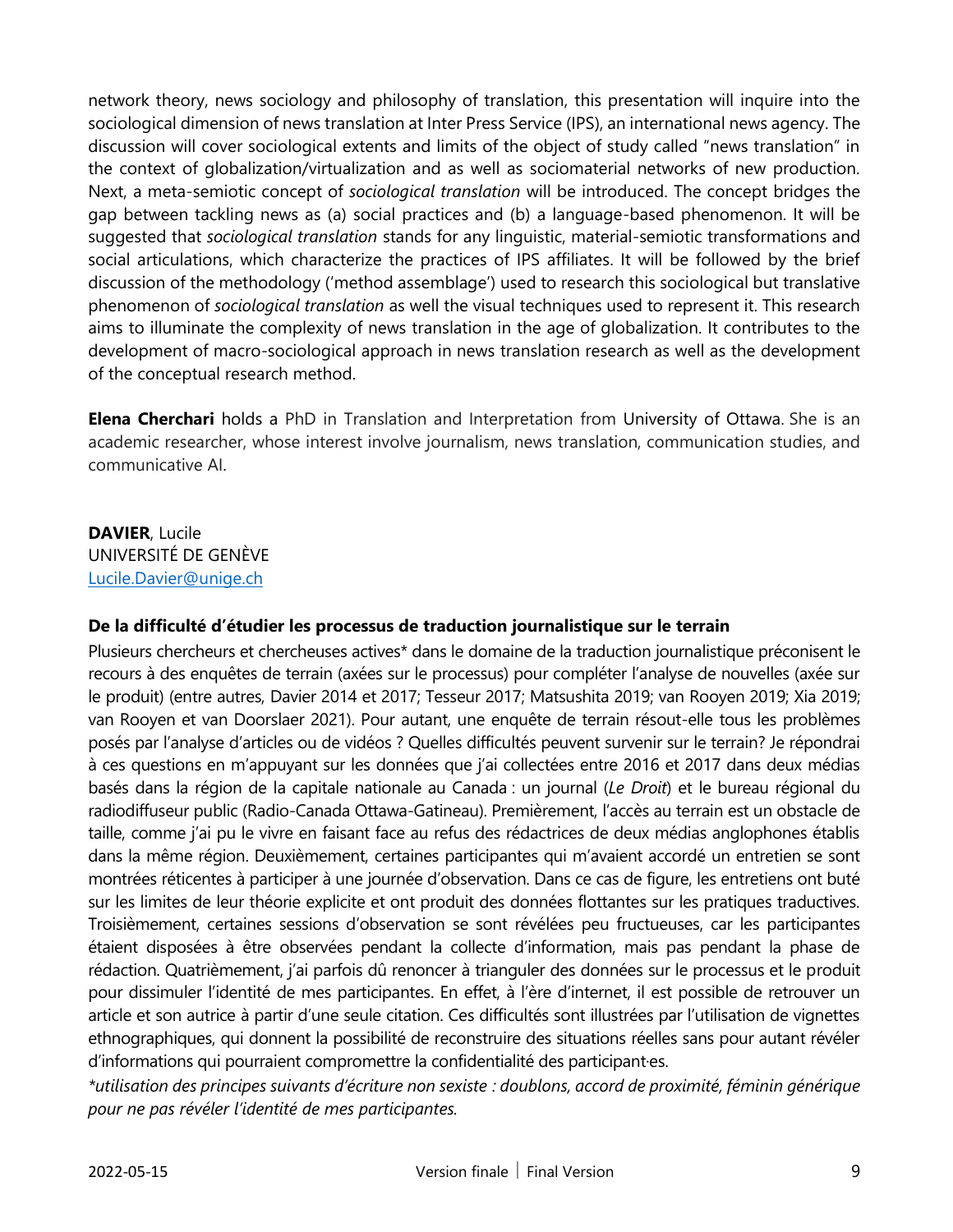**Lucile Davier** est maître-assistante à la Faculté de traduction et d'interprétation de l'Université de Genève. Titulaire d'un doctorat en traductologie et sciences de la communication réalisé en cotutelle à l'Université de Genève et à l'Université Sorbonne-Nouvelle, la chercheure s'intéresse à la traduction journalistique et aux approches ethnographiques en traduction. Elle a publié plusieurs articles sur la traduction journalistique, et ses deux prochaines contributions paraîtront dans *Target: International Journal of Translation Studies,* « Translational phenomena in the news: Indirect translation as the rule », et dans *JosTrans: The Journal of Specialised Translation,* « 'People have probably offered to buy me a dictionary 20 times since I've been here': Risk management within a community of journalists in francophone Canada ». Ses travaux et projets se trouvent sur son site [luciledavier.com.](mailto:http://luciledavier.com/)

**DIÈNE**, Moussa UNIVERSITÉ CHEIKH ANTA DIOP DE DAKAR / UNIVERSITÉ D'OTTAWA [mdien091@uottawa.ca](mailto:mdien091@uottawa.ca)

### **Du bilinguisme wolof-français à la traduction dans la presse sénégalaise : enjeux, problématiques et perspectives**

La situation de beaucoup de pays d'Afrique est marquée par un bilinguisme. En contexte francophone, presque tous les États font usage du français. Mais, cette langue a trouvé, chez les individus, une langue première acquise dès le bas âge : c'est la langue de culture. Ainsi, dans les interactions, les deux langues sont souvent sollicitées. Au Sénégal, cette dynamique est la conséquence d'une traduction permettant aux journalistes de communiquer avec les populations. Comment se manifeste la traduction dans le journalisme au Sénégal? Dans quel sens se fait la traduction entre le wolof et le français? Quelles sont les problématiques impliquées dans ce processus? Les journalistes disposent-ils d'un stock terminologique leur permettant d'assurer une meilleure traduction? Nous émettons l'hypothèse selon laquelle la traduction journalistique met en exergue la dynamique sociolinguistique du Sénégal et les difficultés des journalistes à proposer une traduction adéquate, car les deux langues ont des dispositifs lexicaux différents. Néanmoins, une politique terminologique, dans le cadre de la traduction journalistique, permettrait à la langue wolof d'utiliser ses propres matériaux afin de dénommer les réalités politiques, économiques, culturelles, etc. contemporaines. D'abord, il s'agira de faire un panorama descriptif du contexte sociolinguistique sénégalais en insistant sur le bilinguisme officieux wolof-français. Ensuite, nous essaierons de faire une description des domaines du journalisme où l'on peut noter les trois différentes formes de traduction. Enfin, nous définirons les problématiques de traduction dans le journalisme sénégalais et les perspectives autour de la politique terminologique qui pourrait être faite afin d'aider les journalistes dans leurs pratiques linguistiques. Cela suppose que nous donnerons la parole aux journalistes.

**Moussa Diène** est traducteur wolof-français et doctorant à l'Université Cheikh Anta Diop de Dakar. Sa thèse de doctorat portera sur la traduction de la paire de langues wolof-français en contexte sénégalais et s'appuiera sur des théories traductologiques comme sociolinguistiques. Il a publié des articles en lien avec son sujet de recherche, notamment « La traduction littéraire wolof-français au Sénégal : approche diachronique et critique » (dans *CRITIC* n°1, 2021) et « La langue wolof à l'épreuve de la COVID-19 : Entre sensibilisation, renouvellement lexical » (coécrit avec Dramé Mamadou et paru dans *ANADIS*, 2021).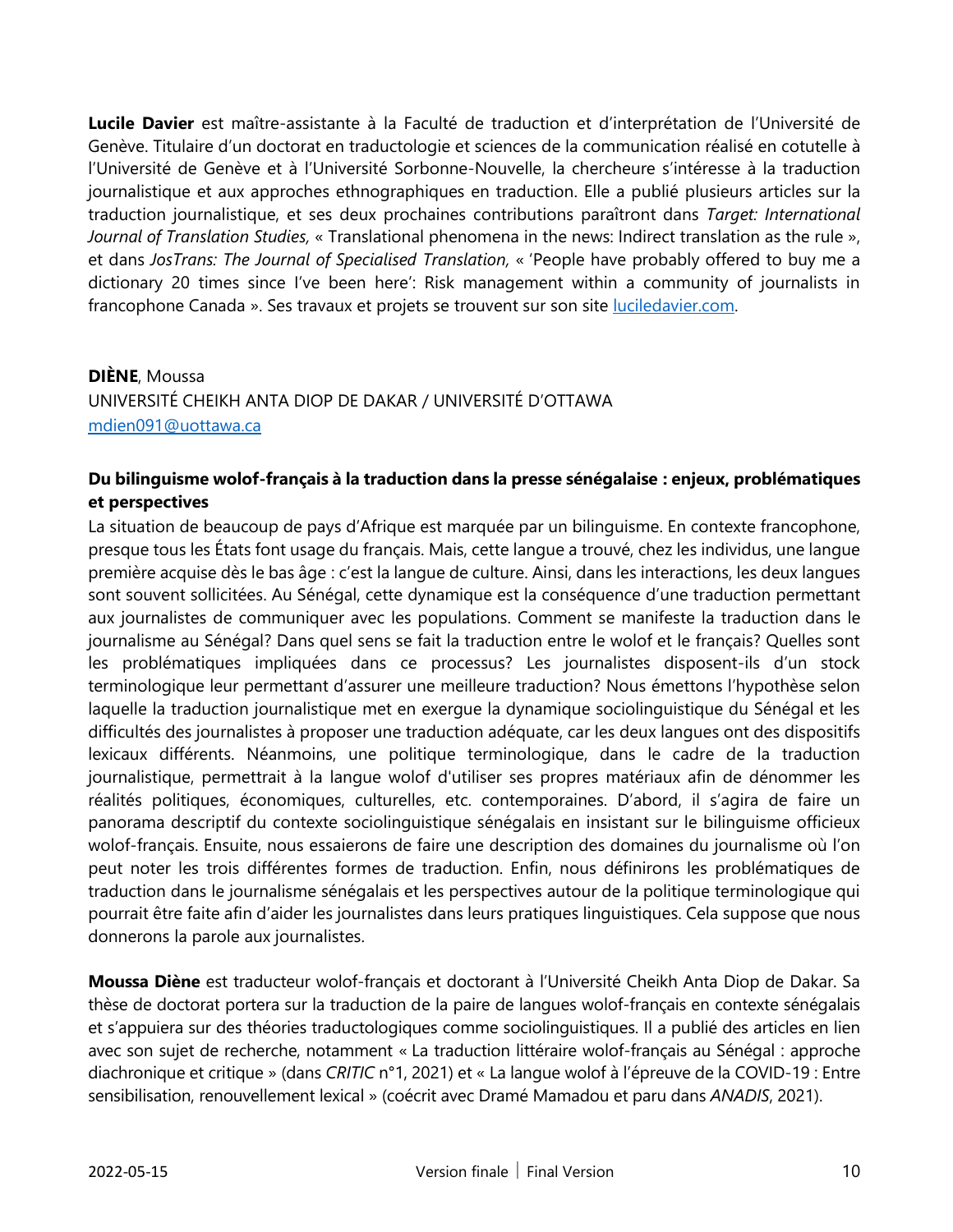# **DUBÉ-BELZILE**, Alexandre UNIVERSITÉ D'OTTAWA [adube099@uottawa.ca](mailto:adube099@uottawa.ca)

#### **Le journalisme comme traduction : une approche militante**

Les relations qui peuvent être établies entre la traduction et le journalisme touchent nos travaux de recherche comme c'est le cas de peu de travaux. En effet, nous avons mené, en parallèle avec nos études universitaires et nos activités de chercheur, des activités de journalisme militant. La question s'est donc un peu imposée d'elle-même : quelle est la relation entre ces deux pratiques? D'abord, la traduction de textes journalistiques nous intéresse peu. Cela dit, si nous embrassons la traduction dans son sens large (Tymoczko 2007; Cronin 2017; Basalamah 2018), le journalisme militant peut alors être conçu comme une forme de traduction d'une réalité, et, dans le cas de nos analyses, une réalité sociale et politique. Enfin, selon nous, il serait impossible de mener des analyses tant soit peu postcoloniales, antihégémoniques, à moins de s'affairer également à traduire le sud, et ce, en étant présent sur le terrain.

**Alexandre Dubé-Belzile** est traducteur-pigiste, journaliste-collaborateur et militant indépendant. Polyvalent, il mène en parallèle une maîtrise en études langagières ainsi qu'un doctorat en traductologie à l'Université d'Ottawa. Adepte de la recherche de terrain, il collabore depuis quatre ans à la revue politique indépendante *L'Esprit Libre*, pour laquelle il a écrit près d'une trentaine d'articles et effectué des voyages d'enquête au Nicaragua, au Salvador et au Honduras, et ce, en contexte de crise politique et de manifestations violentes en 2019. Il a présenté ses travaux de recherche au Canada et à l'étranger, en Algérie, en Jordanie, au Maroc, au Pakistan, au Gabon, en Iran et au Brésil. Sa dernière contribution, « Pour une traduction de la libération en francophonie », a paru dans l'ouvrage pluridisciplinaire *Francophonies nomades : Déterritorialisation, reterritorialisation et enracinerrance,* aux Éditions L'Harmattan en 2021, dirigé par Richard Laurent Omgba et Yvette Marie-Edmée Abouga.

| <b>FILMER, Denise</b>  | <b>RIGGS, Ashley</b>             |
|------------------------|----------------------------------|
| UNIVERSITY OF PISA     | CA' FOSCARI UNIVERSITY OF VENICE |
| denise.filmer@unipi.it | ashleymerrill.riggs@unive.it     |

### **Translating the Cultural Other During Covid: A Comparison of Italian and UK online News Coverage During the Pandemic**

This paper presents some preliminary findings of a larger study on Italian and UK online news that examines how self – and other – representations are constructed in early reporting on Covid (February – March 2020), focussing on two discursive events from that period. We conceive of journalists as translators in the broadest sense: they mediate information for their audiences. Furthermore, because the journalists were reporting on events that took place in a foreign societal context, they are considered translators of another culture (e.g. Beliveau et. al., 2011; Brownlie, 2010; Conway, 2012). That said, many scholars have demonstrated that reporting on other cultures is often characterized by "negative mediation" (Valdeón, 2007; c.f. Filmer, 2021; Riggs, 2020). Here, we discuss our analysis of the verbal discourse of the headlines and ledes (including identifiable instances of translation and "transediting") in our corpus and the multimodal discourse constructed via the accompanying images to answer the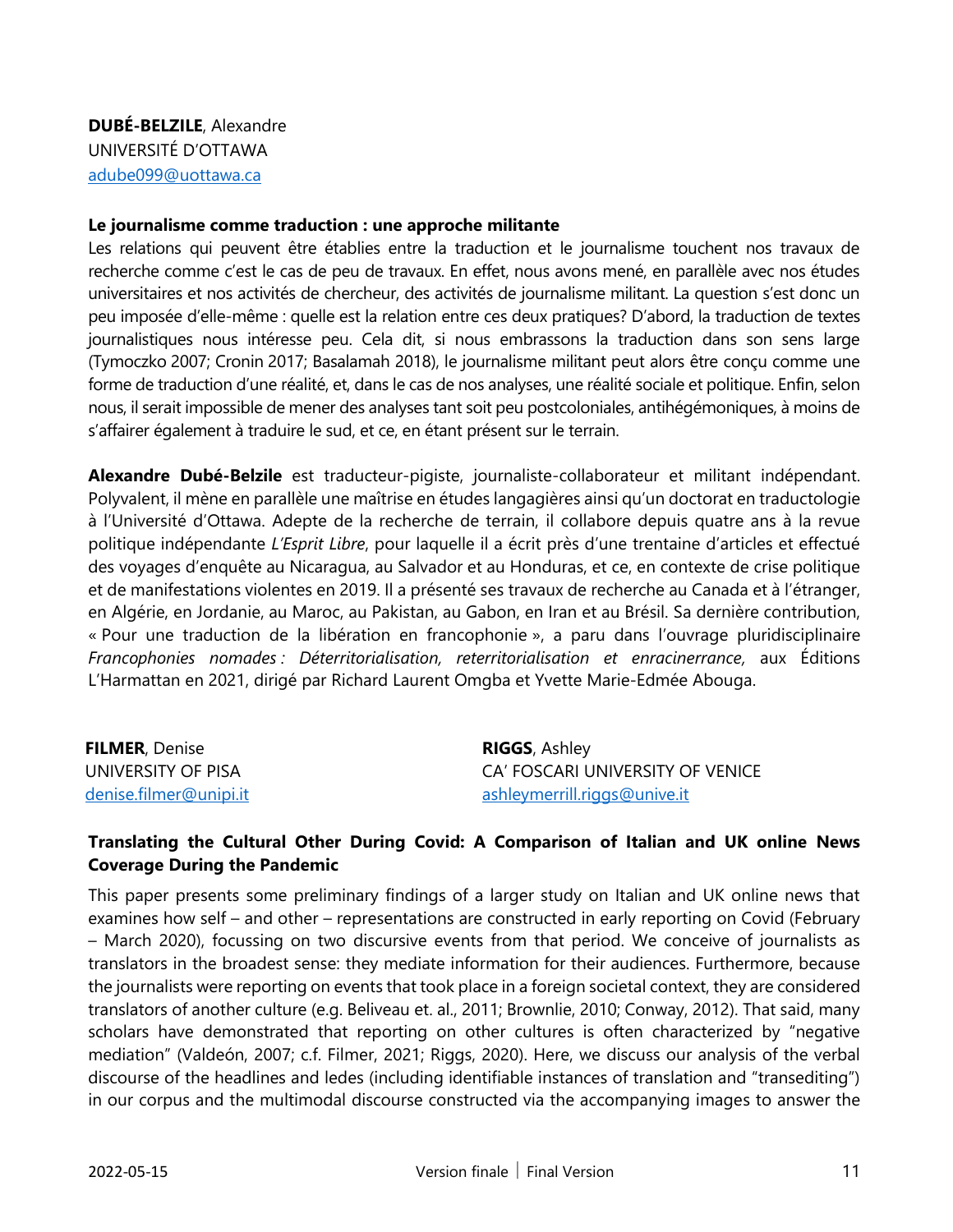following questions and identify similarities and differences between the two bodies of news. We will focus on questions such as: How does the interplay of discourse and image convey negative stereotypes? Who is quoted at the beginning of articles, and how are "transquotations" (Filmer 2020; Haapanen and Perrin 2019) constructed? Who is represented visually, and how? Who is silenced? Are there identifiable tendencies in the choice of images within a corpus/across the corpora/according to political affiliation? Do they accompany, reinforce or contradict the verbal content? Our work adds to the body of cross-cultural news translation research in the context of Covid; explores intralingual, interlingual and intersemiotic aspects of journalistic translation (Jakobson, 1959: 233); and contributes to filling the significant gap in research on multimodality in news translation.

### **References:**

- Beliveau, R., Oliver, H., & Guido, I. 2011. "Foreign correspondents as mediators and translators between cultures: Perspectives from intercultural communication research in Anthropology, semiotics, and cultural studies". In P. Gross, & G. G. Kopper (eds.), *Understanding Foreign Correspondence: A Euro-American Perspective of Concepts, Methodologies and* Theories. Bern: Peter Lang pp. 129–164.
- Brownlie, S. 2010. "Representing News from France". In C. Schäffner and S. Bassnett (eds.). *Political Discourse, Media and Translation*. Newcastle-upon-Tyne: Cambridge Scholars, pp. 32-54.
- Conway, K. 2012. "Cultural Translation, Long-Form Journalism, and Readers' Responses to the Muslim Veil". *Meta Special Issue*, 57(4), pp. 997-1012.
- Filmer, D. A. 2020. "Journalistic translation in migrant news narratives: representations of the Diciotti Crisis in British news brands". In C. Schaffner and R. Merlini (Guest Editors) Special Issue "Mediating Narratives of Migration", Cultus, 13. <https://www.cultusjournal.com/files/Archives/Filmer.pdf>
- Filmer, D. A. 2021. *Italy's Politicians in the News. Journalistic Translation and Cultural Representation*. Bologna: Odoya/I libri di Emil. ISBN: 9788866803492
- Haapanen, L., & Perrin, D. 2019. "Translingual quoting in journalism. Behind the scenes of Swiss television newsroom". In L. Davier and K. Conway (eds.), *Journalism and Translation in the Era of Convergence*. Amsterdam: John Benjamins, pp. 15-42.
- Jakobson, R. 1959. "On Linguistic aspects of translation". in R. Brower (ed.), *On Translation*. Cambridge, Harvard University Press, pp. 232-239.
- Riggs, A. 2020. *Stylistic Deceptions in Online News: Journalistic Style and the Translation of Culture*. London: Bloomsbury Academic.
- Valdeón, R. A. 2007. "Ideological Independence of Negative Mediation: BBCMundo and CNNenEspañol's (Translated) Reporting of Madrid's Terrorist Attacks". In: Myriam Salama-Carr (ed.), *Translating and Interpreting Conflict*. Amsterdam: Rodopi, pp. 99-118.

**Denise Filmer** is a research fellow in the Department of Philology, Literature and Linguistics at the University of Pisa (Italy), where she also teaches English for specific purposes in the Department of Political Science. She holds a degree in Foreign Languages and Communication (University of Catania, Italy), an MA by Research (Durham University UK), and a PhD in Translation Studies (Durham University UK). Her research interests pivot around ideology in translation, news and political discourse, journalistic translation, audiovisual translation, gender and sexuality in media discourse, imagology, intercultural mediation, and cross-cultural pragmatics. Her works include: "Anti-Gay, Sexist, Racist: Backwards Italy in British News Narratives" (in *Modern Languages Open*, 2018), *Italy's Politicians in the News. Journalistic Translation and Cultural Representation* (2021), and "Salvini, Stereotypes and Cultural Translation: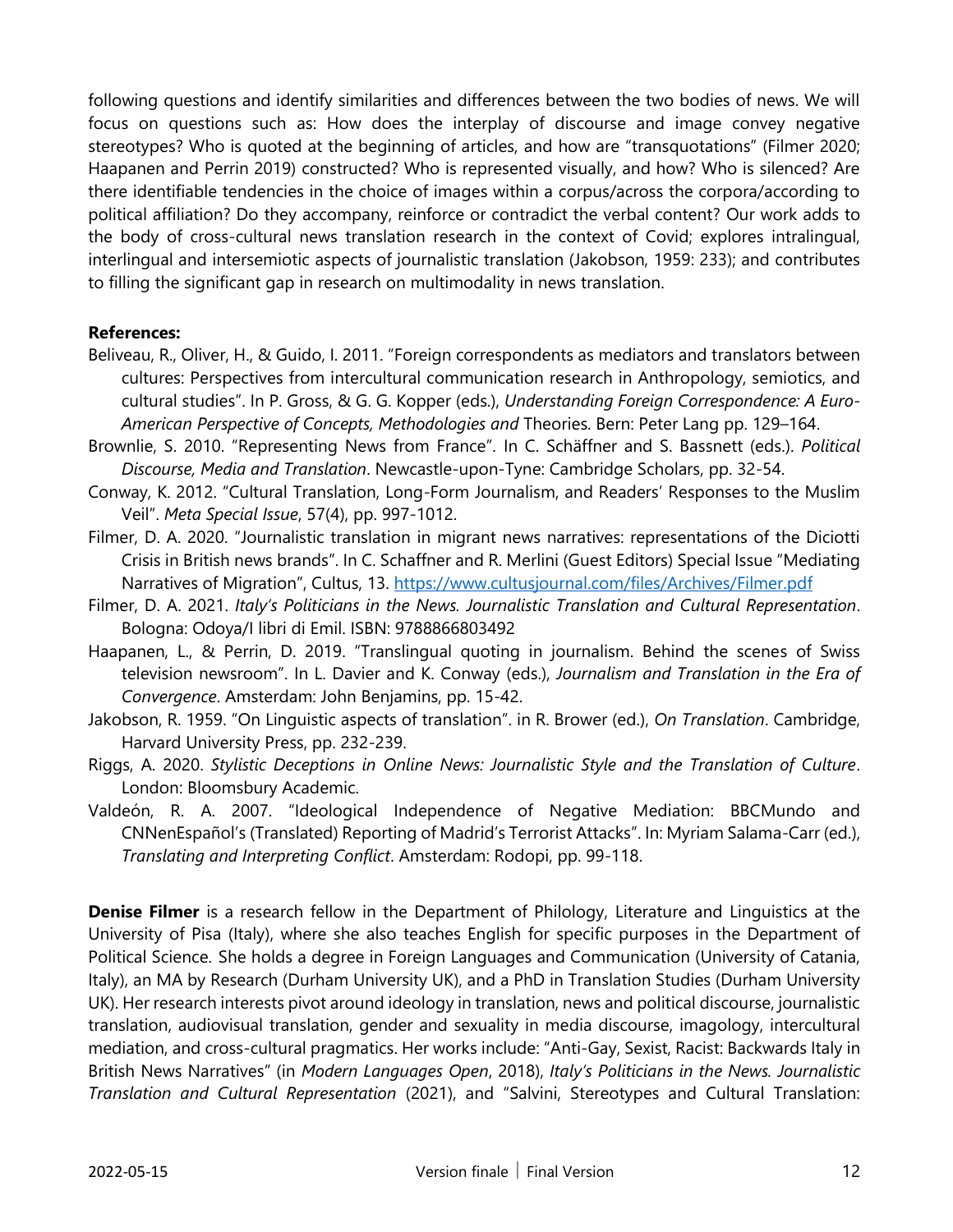Analysing Anglophone News Discourse on Italy's 'little Mussolini'" (in *Language and Intercultural Communication*, 2021)

**Ashley Riggs** is a researcher in the Department of Linguistics and Comparative Cultural Studies at the University of Venice. She holds a PhD in Translation Studies, and her research focuses on translation and society, translation and gender, translation and culture, cultural representation as (mis)translation. In 2021, she published an article titled "How online news headlines and accompanying images 'translate' a violent event: A cross-cultural case study" in *Language and Intercultural Communication*. In 2020, she authored the book *Stylistic Deceptions in Online News: Journalistic style and the translation of culture* (London: Bloomsbury Academic).

**FOIS**, Eleonora UNIVERSITY OF CAGLIARI [eleonora.fois@unica.it](mailto:eleonora.fois@unica.it)

## **The Ethics of News Translation**

Since the early 2000s translation studies have seen a return to ethics (Pym 2001; Drugan & Tipton, 2017) as a way to counteract the pressures of the multiple challenges on individual nations or individual cultures. As reliable press ensures the survival of democratic societies, there is a dire need for an ethically oriented discussion on the impact of translation on the intercultural and globalised news flow. However, the ethical problems of news translation remain largely unexplored. This contribution will then tackle this issue with the purpose of looking at the practice of news translation to detect its main ethically problematic aspects. The case studies will focus on the English-Italian language pair and will be drawn from leading Italian newspapers and newswires. The ethical problems raised by the case studies which will be discussed are the following: (a) The uncertain identity of the translator and the plurality of agents involved before, during and after the translational act. This leads to redefining translatorship and deepening the ethical perspective on the translator's responsibility and accountability. (b) The social responsibility of the agents involved. Given the deep social impact of news and the role played by translation in determining such impact, there are deep ethical implications connected to misinformation coming from erroneous translations. (c) The lack of professional news translators (Matsushita, 2020). This implies that translation tasks are carried out by non-experts (Davier 2015), increasing the risk of misrepresentation of facts or content in the source or target text (Chesterman 2019). This widens the ethical debate on translation quality and translation errors. The interdisciplinary methodological framework for the theoretical analysis will be drawn from research on news translation and ethics from the perspective of translation scholars (Davier et al. 2018; Valdeon 2020) and research on ethics in Journalism Studies (Bartzen Culver 2017; Ferrucci et al. 2020).

**Eleonora Fois** holds a Ph.D. in Philological and Literary Studies. Her research addresses the translation of the dramatic text and the issues connected to the theatrical dimension such as performability and the (re)writing. She recently published a monograph on Italian translations of Shakespearean plays. She also works on women's translation in Early Modern England and in eighteenth-century Italy. She has contributed the chapter titled "'A Good Day to Bury Bad News': Intertextuality in News Translation" to the book *Intertextuality: Intermixing Genres, Languages and Texts* (2021).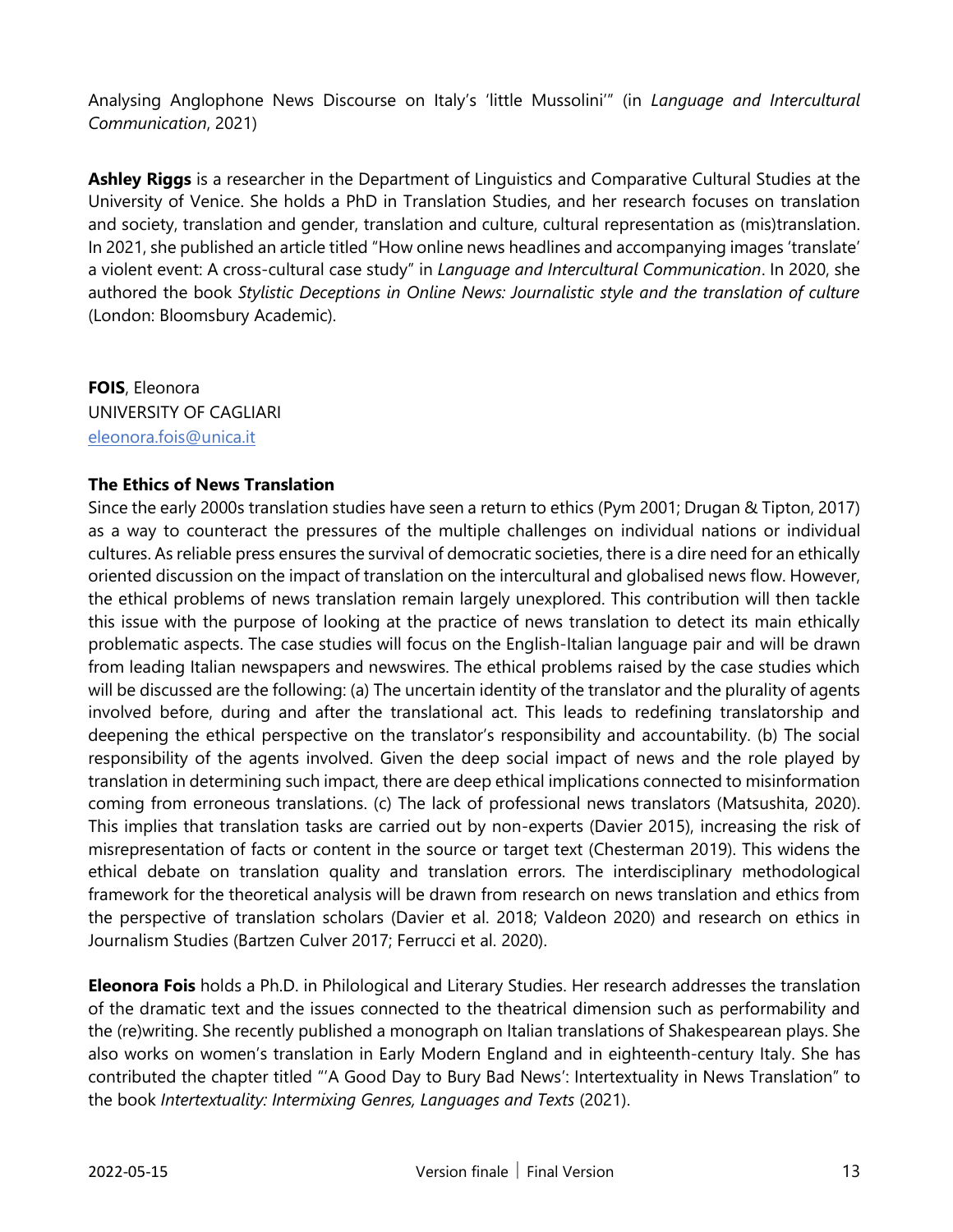# **GOBEIL-ROBERGE**, Émilie UNIVERSITÉ LAVAL [emilie.gobeil-roberge.1@ulaval.ca](mailto:emilie.gobeil-roberge.1@ulaval.ca)

#### **Stages en traduction : l'importance des données**

La notion de stage en traduction n'est pas nouvelle. Même les moines qui traduisaient les textes bibliques pendant l'Antiquité entraînaient des apprentis qui se familiarisaient avec la profession en regardant leur maître faire. Notre vision de l'apprentissage expérientiel a beaucoup évolué depuis, certes, mais son esprit demeure. Maintes étudiantes\* en traduction effectuent un séjour dans un milieu professionnel avant la fin de leur parcours universitaire afin de s'imprégner du savoir des traductrices maîtrisant déjà l'art auquel elles se destinent. Toutefois, lors de la rédaction de notre mémoire de maîtrise sur l'apport pédagogique des stages, nous avons découvert que peu de données avaient été amassées pour quantifier l'importance des stages dans la formation des traductrices québécoises. Nous avons donc entrepris une collecte de données préliminaire en sondant des étudiantes ayant effectué des stages au cours des cinq dernières années, des directions de programme et responsables des stages d'universités québécoises et l'Ordre des traducteurs, terminologues et interprètes agréés du Québec (OTTIAQ). Dans le cadre de cette communication, nous proposons donc de présenter les conclusions que nous tirons de notre collecte de données et les perspectives à venir pour les stages en traduction. Alors que ceux-ci semblent prendre de plus en plus de place dans les universités québécoises, l'OTTIAQ ayant même demandé à celles dont le diplôme mène à l'agrément sur reconnaissance des études de les rendre obligatoires, il est essentiel de s'assurer que les étudiantes tirent le maximum de leur expérience et ressortent grandies de ce séjour dans le monde professionnel. Qu'elles puissent prendre part à un stage oui, mais surtout à un stage *enrichissant*. Notre recherche nous a permis de déterminer quels types de stages avaient offert aux étudiantes l'occasion d'améliorer leurs compétences, d'en acquérir de nouvelles et de gagner en autonomie et professionnalisation. Nous présenterons quels facteurs, rassemblés en 5 grands thèmes, ont contribué à l'acquisition des compétences chez les étudiantes interrogées : le moment du stage, son milieu, l'encadrement offert, le lien fait avec les notions apprises en classe et la confiance gagnée par les stagiaires. Nous tenterons également de démontrer comment, en tant qu'enseignantes ou que chercheuses dans le domaine de la pédagogie de la traduction, nous pouvons contribuer à mettre ces facteurs en place et nous assurer que tous les stages offerts à nos étudiantes sont des stages enrichissants.

*\* Vu la prépondérance d'étudiantes féminines dans les programmes de traduction et celle des femmes dans la profession, nous utiliserons le féminin générique.*

**Émilie Gobeil-Roberge** est responsable adjointe des stages pour les programmes de traduction à l'Université Laval. Elle a obtenu son diplôme de maîtrise en traduction avec mention et poursuit actuellement sa formation avec un doctorat en linguistique, option traductologie. Son mémoire de maîtrise, présenté en 2021, portait sur le sujet de l'expérience professionnelle durant les études en traduction : *Maximiser le potentiel des stages : s'assurer de leur apport pédagogique*.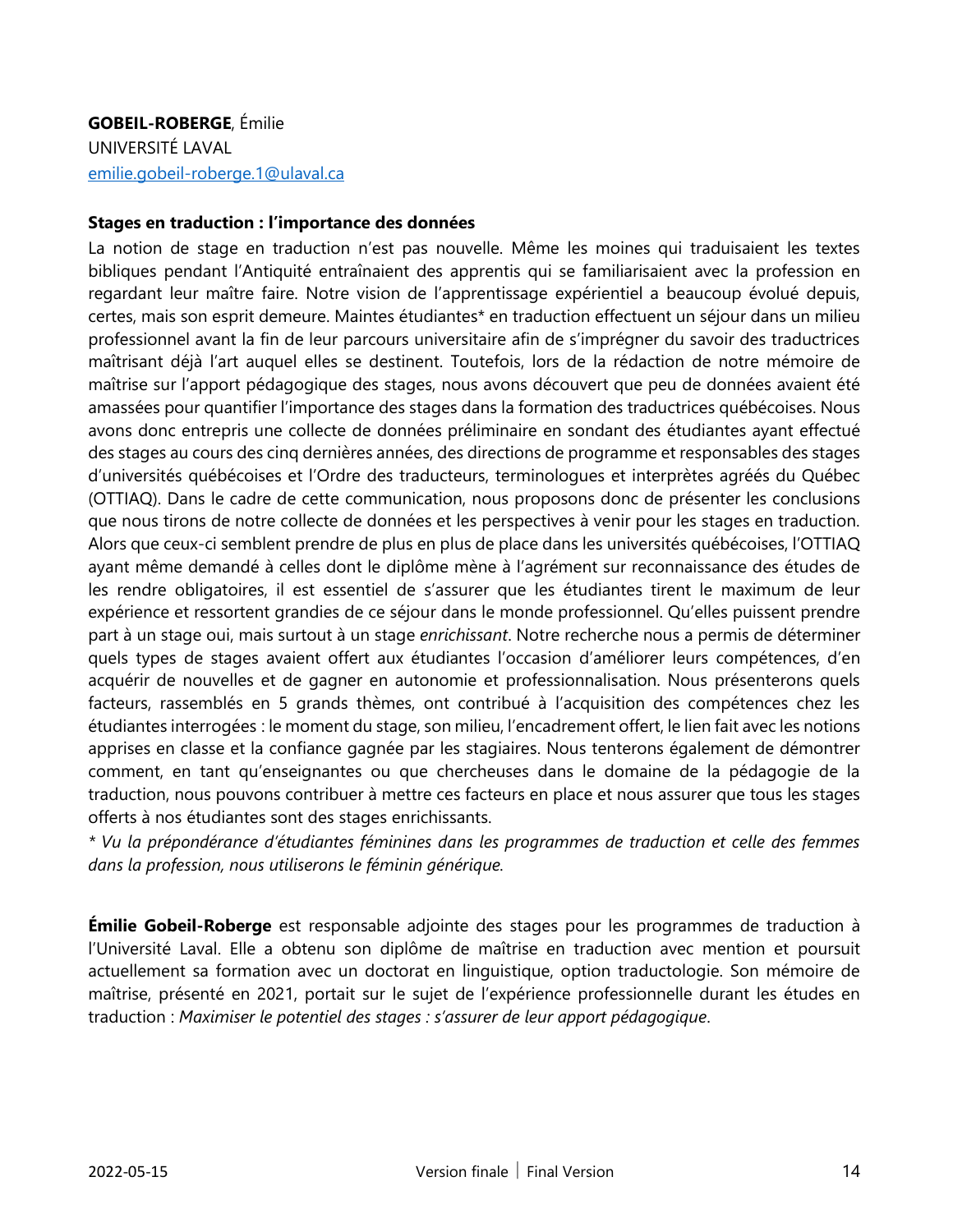## **GREENALL**, Annjo Klungervik NORWEGIAN UNIVERSITY OF SCIENCE AND TECHNOLOGY [annjo.k.greenall@ntnu.no](mailto:annjo.k.greenall@ntnu.no)

**ARANDA**, Lucía UNIVERSITY OF HAWAII [laranda@hawaii.edu](mailto:laranda@hawaii.edu)

## **Translation vs. Non-Translation of English-Language Social Media Quotes in Norwegian and Spanish Digital News Texts: Effects of Assumed Levels of Reader Proficiency?**

Content on social media platforms such as Twitter and Facebook is increasingly being used as a source of quotes and often included in a news text in the form of a screenshot of the original post. Such quotes are often in a language different than the main text (typically English) and appear either untranslated or fully or partially translated somewhere in the surrounding text. Some have suggested that the main reason these are often not translated is that they are used as purely graphic elements (Hernández Guerrero 2020). Given that the prototypical function of translation is to render understandable something that is not understandable to a given group of recipients, could the choice to translate or not have to do with the journalist's assumption of their readers' degree of understanding of the source language? To answer this question, we have studied the translational patterns of screenshot social media quotes (SSMQs) for two different language pairs, English/Norwegian and English/Spanish, chosen because of a well-documented contrast in the degree of ESL proficiency between speakers (Norwegian speakers having been found to be more proficient than Spanish speakers). If SSMQs are left untranslated more frequently in the Norwegian news texts than in the Spanish texts, this could indicate that assumed ability to understand the SSMQ plays some role in influencing which translation strategies are chosen. Examining 60 English-language SSMQs in three Norwegian digital newspapers and another 60 in two Spanish digital newspapers, we found that there is a sizeable degree of similarity in strategy use in the two language areas, which suggests that source-language proficiency is actually *not* a strong predictor of choice of translation strategy. Rather, explanations must be sought among factors such as the overall textual-communicative functions of quotes.

#### **Reference:**

Hernández Guerrero, María José. 2020. The translation of tweets in Spanish digital newspapers. *Perspectives* 28(3): 376-392.

**Annjo Klungervik Greenall** is a professor of English at the Department of Language and Literature at the Norwegian University of Science and Technology. She holds a PhD in English language and linguistics but does most of her work in the field of translation studies today. She contributed to the collective work *Song Translation: Lyrics in Context* (2021) with her chapter "Making a case for a descriptive-explanatory approach to song translation research: Concepts, trends, models."

**Lucía Aranda** is a professor at the University of Hawai'i, where she teaches Spanish-English Translation and Interpretation, and chairs the Department of Languages & Literatures of Europe & the Americas. She is also the director of the Center for Interpretation and Translation Studies. She published the *Handbook of Spanish-English Translation* (Lanham, Maryland: University Press of America, 2007), an accessible book for translation students. She is currently working on a project with Greenall called *Translating Social Media*.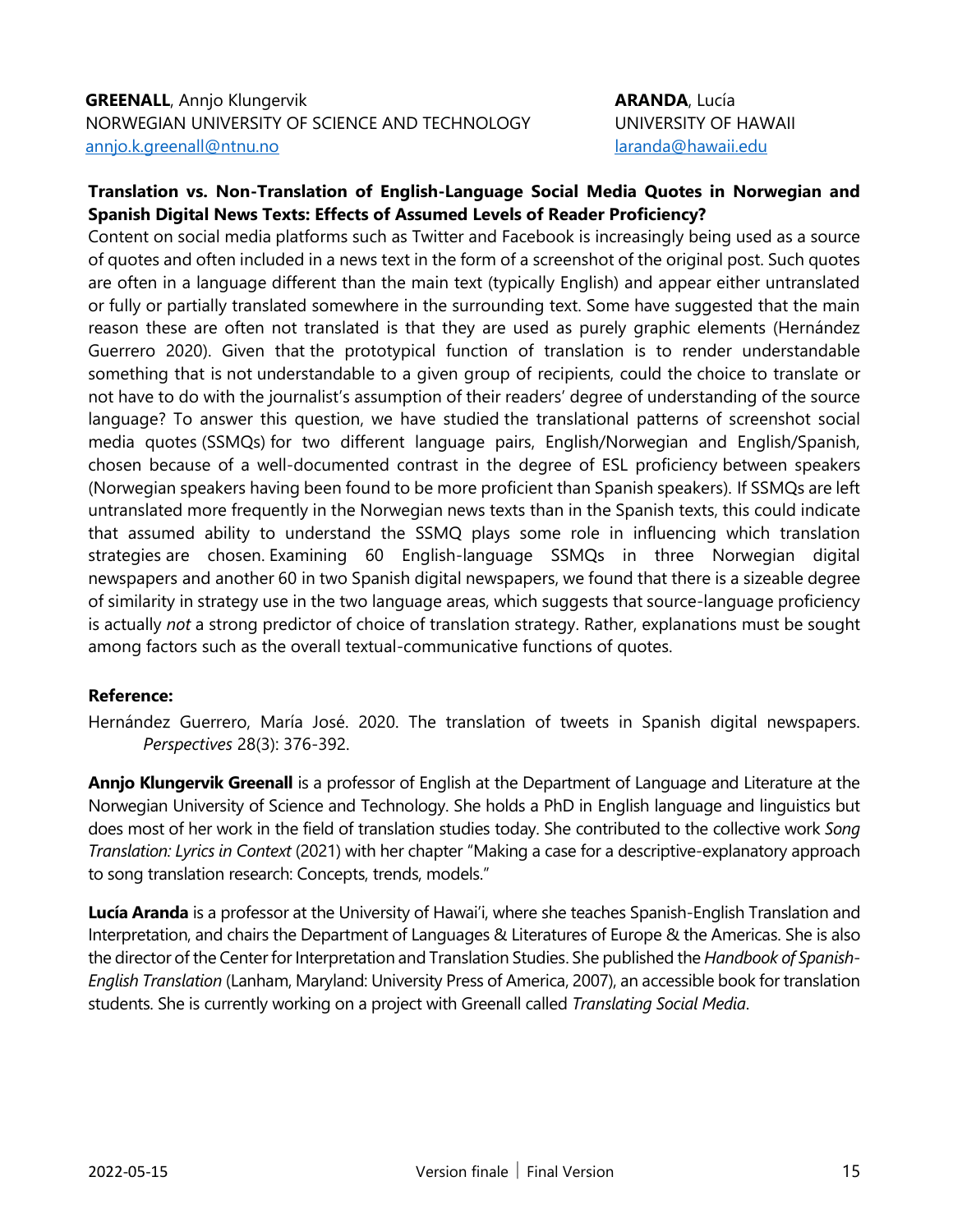**RAYNOR**, Cecily UNIVERSITÉ MCGILL [Cecily.Raynor@mcgill.ca](mailto:Cecily.Raynor@mcgill.ca)

#### **Traduire pour démocratiser le savoir : le cas des humanités numériques**

Nous présenterons notre projet de traduction du site Web de l'Alliance of Digital Humanities Organizations (ADHO), un organisme scientifique axé sur les humanités numériques. Le site diffuse des appels à communications, des résumés de colloques et des renseignements sur l'organisme. Le contenu est publié exclusivement en anglais, même si des regroupements scientifiques canadien, français, mexicain, espagnol, japonais et taïwanais y sont représentés. Le caractère unilingue du site renforce les barrières systémiques et coloniales aux humanités numériques. Pourquoi les connaissances sont-elles diffusées en anglais alors que les organismes partenaires représentent des communautés linguistiques variées? Avec ce projet pilote, nous souhaitons démontrer la faisabilité d'un partenariat multiuniversitaire à faible budget et à rendement élevé. L'équipe est composée de deux professeures, de deux étudiantes au baccalauréat en traduction et d'une doctorante en humanités numériques. Au rythme de rencontres virtuelles mensuelles, nous mettons à profit nos connaissances et notre expertise pour traduire le site de l'anglais vers le français et l'espagnol. La terminologie est complexe et technique, empruntant à la fois au vocabulaire scientifique des sciences humaines et des technologies de l'information. Les sources multilingues sur les humanités numériques étant rares, nous sommes confrontées à un défi de taille. Pour y remédier, nous créerons un lexique trilingue qui sera offert en accès libre sur le site de l'ADHO. Nous sommes conscientes que nos langues cibles représentent elles aussi des forces coloniales, mais notre démarche a pour but d'ouvrir la voie à de futures traductions tout en élargissant la portée du site actuel. De plus, nous documentons le processus de manière à démocratiser notre expertise en gestion de projet multilingue. Nous espérons que notre projet pilote ancré dans la démocratisation du savoir et la décolonisation des humanités numériques servira de pierre d'assise à d'autres projets de traduction multilingues.

**Marie-France Guénette** est professeure adjointe au Département de langues, linguistique et traduction de l'Université Laval. Depuis 2021, elle est titulaire d'un doctorat en traduction de l'Université de Montréal. Elle a publié un article intitulé « Insights into Technical Translation Course Design » dans la revue en ligne *Current Trends in Translation Teaching and Learning* (2021). En co-rédaction avec Marie-Alice Belle, elle fera paraître deux chapitres, notamment « Connected identities: representing women in 17th-century English translation and print » dans *Translation in the Early Modern Period,* Vol. 2 et « Translation and print networks in seventeenth-century Britain: from catalogue entries to digital visualizations » dans *New Technologies in Medieval and Renaissance Studies III*.

**Cecily Raynor** est professeure agrégée au Departement of Languages, Literatures and Cultures de l'Université McGill. Titulaire d'un PhD en espagnol, Cecily Raynor travaille sur la littérature contemporaine d'Amérique latine, la culture et les humanités numériques. Elle a publié l'ouvrage *Latin American Literature at the Millennium: Local Lives, Global Spaces* (2021). Elle codirige un collectif sur la culture numérique en Amérique latine, à paraître aux presses de l'Université de Toronto.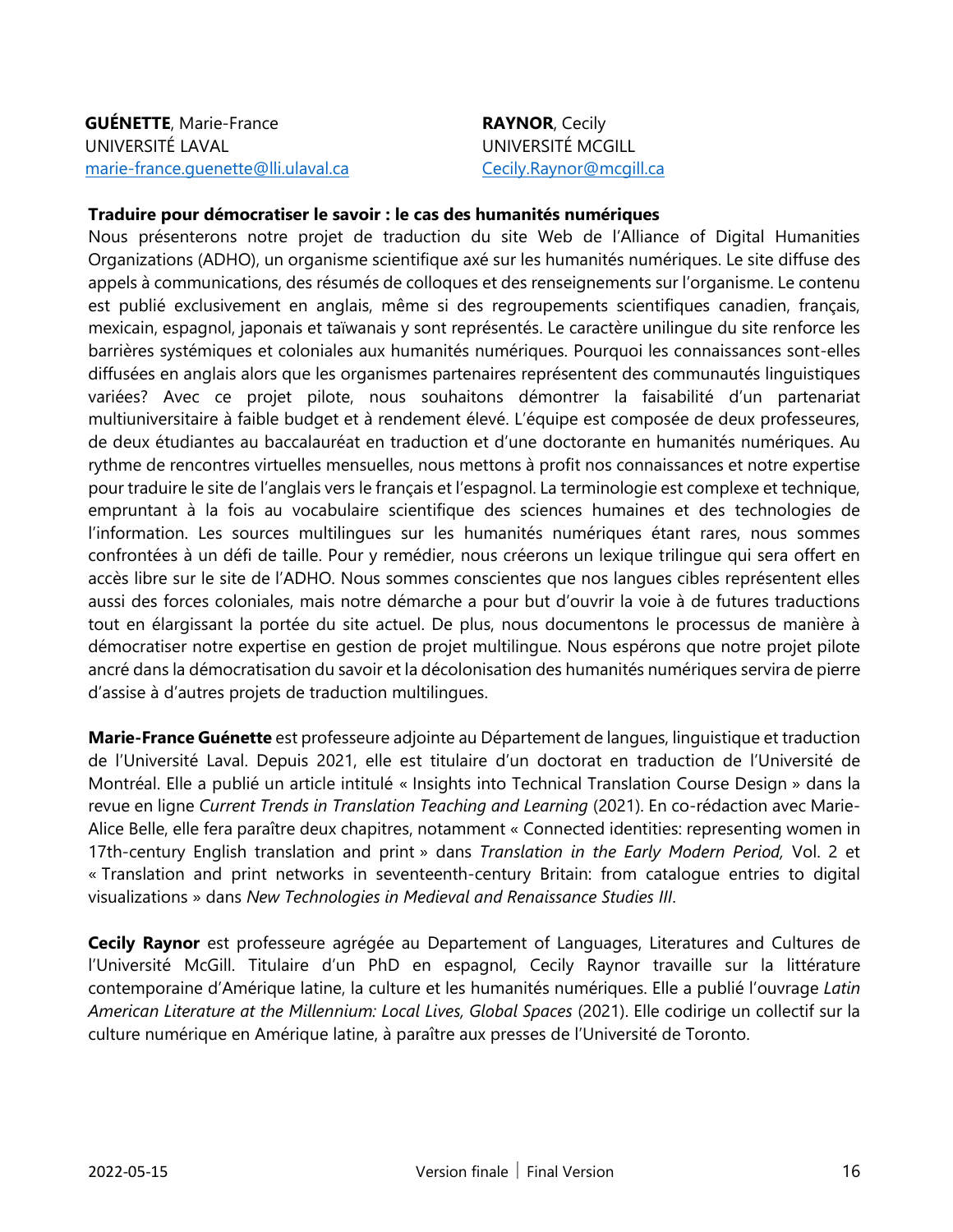### **GUO**, Wangtaolue UNIVERSITY OF ALBERTA [wangtaol@ualberta.ca](mailto:wangtaol@ualberta.ca)

## **Censor Me If You Can: Translation, Digital Authoritarianism, and the Viral Reproduction of a COVID-19 News Story on Chinese Social Media**

Tangled discourses about the COVID-19 pandemic have engendered "ongoing critical concerns around socio-cultural power, injustice, and inequality" (Craig 2020, 1025). Ubiquitous around the globe, this phenomenon is particularly salient in China, where non-governmental discourses, though heavily censored, keep clashing with the official rhetoric produced by state-run news agencies. In "Translation and Censorship," Piotr Kuhiwczak calls for a further examination of translation censorship in news (re)production in the digital age because the seemingly unstoppable flow of information complicates knowledge production and its censorship (2011, 364). In light of this, the dynamics between nation-state rhetoric and dissenting voices on Chinese social media regarding COVID-19 are explored in this study. With the blueprint laid out by Kuhiwczak, I will investigate the censoring and the viral reproduction of a COVID-19 news story on Chinese social media. The text in question—发哨子的人 ["The Whistle Dispatcher"]—is a feature story about Dr. Ai Fen, one of the whistleblowers who exposed China's mishandling of the first COVID-19 outbreak. First published on WeChat—a popular Chinese social media platform—by the state-run magazine *People* on March 10, 2020, the article was soon deleted by local censors, which stirred a colossal wave of online exasperation. Chinese netizens not only widely shared screenshots of the original article but also resorted to more creative ways to reproduce the message, including translating the feature story into classical Chinese, English, German, and Klingon, as well as rewriting it in Morse code, hexadecimal code, and emojis. In this paper, I will explain in detail how Chinese netizens rallied to save the feature story about Dr. Ai Fen through my analysis of three interconnected nodes: "platform," "event," and "practice" (Davier and Conway 2019, 5). Drawing on select examples, I will reveal the internet users' two-fold purposes in turning the (re)production of this news story into a viral event: the sharing of content and the ridicule of censorship. By examining this event, I will argue that translation played a crucial role in the viral reproduction of "The Whistle Dispatcher." Translation's carnivalesque nature was revealed as it challenged and destabilized the Chinese Communist Party's "digital authoritarianism" (Khalil 2020, 6), albeit temporarily.

#### **References:**

Craig, David. 2020. "Pandemic and Its Metaphors: Sontag Revisited in the COVID-19 Era." *European Journal of Cultural Studies* 23, no. 6: 1025-1032. [https://doi.org/10.1177/1367549420938403.](https://doi.org/10.1177/1367549420938403)

Davier, Lucile, and Kyle Conway. 2019. "Introduction: Journalism and Translation in the Era of Convergence." In *Journalism and Translation in the Era of Convergence*, edited by Lucile Davier and Kyle Conway, 1-11. Amsterdam and Philadelphia: John Benjamins Publishing Company.

Khalil, Lydia. 2020. *Digital Authoritarianism, China and COVID*. Sydney: Lowy Institute for International Policy. Kuhiwczak, Piotr. 2011. "Translation and Censorship." *Translation Studies* 4, no.3: 358-373. [https://doi.org/10.1080/14781700.2011.589657.](https://doi.org/10.1080/14781700.2011.589657)

**Wangtaolue Guo** is a PhD candidate in Transnational and Comparative Literatures at the University of Alberta. He holds an MA in Translation from the Chinese University of Hong Kong. His research interests include queer translation, sexuality and translation, Sinophone studies, and translingual writing. His academic work has appeared in *TranscUlturAl*, *New Voice in Translation Studies*, and *The Routledge Handbook of Translation, Feminism and Gender*. This is his second participation to the CATS conference.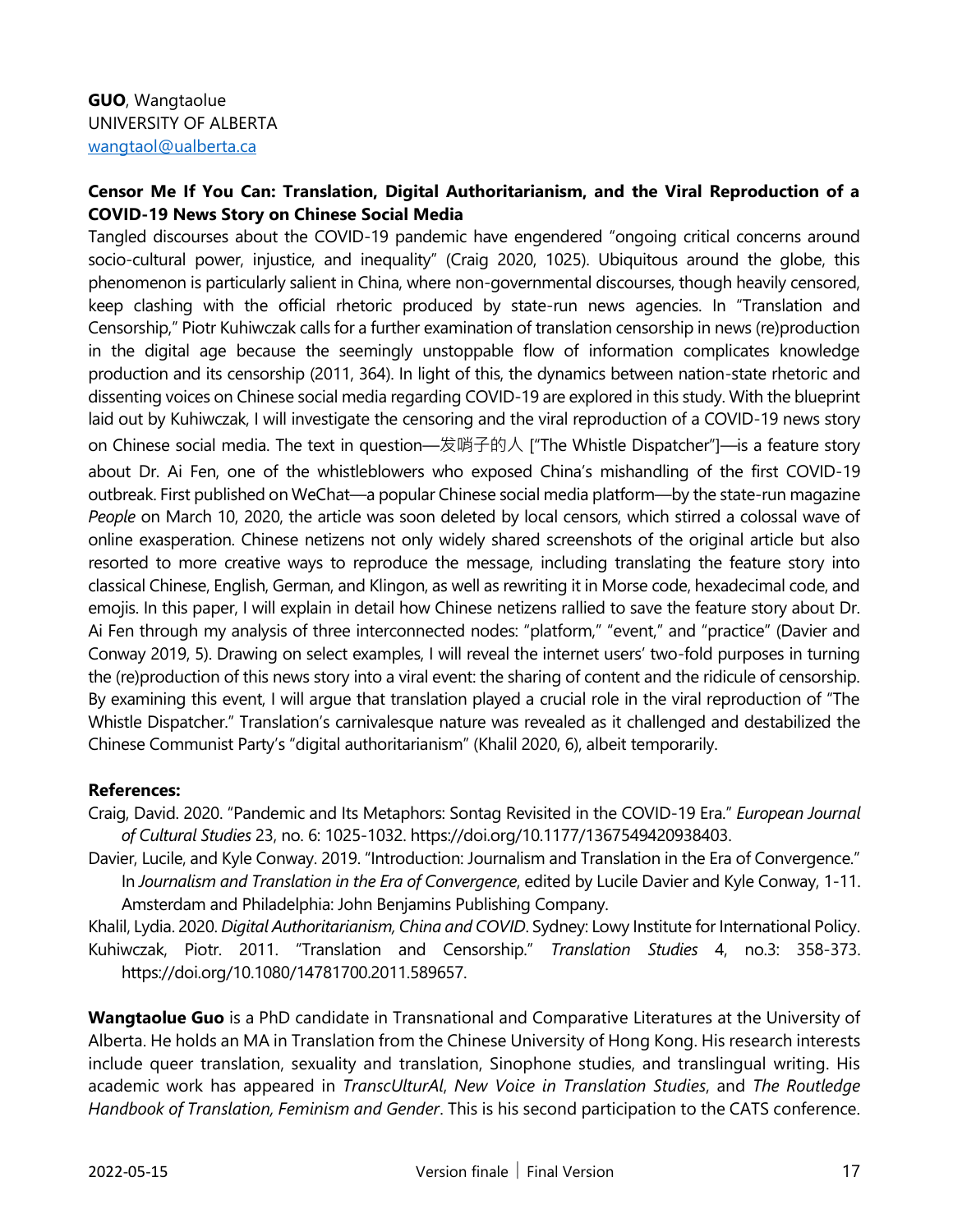# **KALANTARI**, Esmaeil UNIVERSITÉ DE MONTRÉAL [esmaeil.kalantari@umontreal.ca](mailto:esmaeil.kalantari@umontreal.ca)

### **Translation: A Missing Gate in News Gatekeeping Theory**

This contribution will approach the question of translation in news production contexts from a theoretical perspective. Inspired by Vuorinen's work *News Translation as Gatekeeping* (1997), we will employ a model of gatekeeping proposed by communication and journalism studies scholars Shoemaker and Vos (2009). This model, which provides an insight into the processes of news production and the factors that govern such processes, helps to set the stage for a description of translation in the overall context of news production. Shoemaker and Vos (2009, 1) define news gatekeeping as "the process of culling and crafting countless bits of information into the limited number of messages that reach people each day […]". To elaborate on this process, they use, for instance, the concepts of *channel*, *gate* and *force*, which respectively refer to the news media, each of the processes involved in news making (e.g., information selection and editing) and the factors (e.g., organizational and social constraints) that can influence news production processes. In view of the key role that translation often plays in news production (e.g., Bielsa and Bassnett 2009), we will propose that translation be considered one of the gates in the process of news gatekeeping. Then, we will describe the various possibilities of cooperation between translation and other gates and will argue about the forces that can govern the workings of 'translation gate' in a news production channel. Our discussions will, for example, show that depending on the forces that control the passage of information through 'translation gate', journalistic translation can be a process of "largely faithful" reproduction of already selected parts of information sources (see, for instance, a case study by Pan 2014, 557) or, by contrast, it can be a process that involves various degrees of message transformation. We will conclude by arguing that the proposed conception of journalistic translation has high explanatory power for describing translation in news production settings.

#### **References:**

- BIELSA, Esperança and Susan BASSNETT. 2009. *Translation in Global News*. London/New York: Routledge.
- PAN, Li. 2014. Investigating institutional practice in news translation: An empirical study of a Chinese agency translating discourse on China. *Perspectives: Studies in Translatology*, 22(4): 547-565.

SHOEMAKER, Pamela J., and Timothy VOS. 2009. *Gatekeeping theory*. New York/London: Routledge.

VUORINEN, Erkka. 1997. 'News translation as gatekeeping.' In: *Translation as Intercultural Communication: Selected Papers from the EST Congress, Prague 1995*, edited by Mary SNELL-HORNBY, Zuzana JETTMAROVÁ, and Klaus KAINDL, Vol. 20. Amsterdam/Philadelphia: John Benjamins.

**Esmaeil Kalantari** is a research assistant in the Département des Sciences Humaines, Lettres et Communication at Université TELUQ. He holds a PhD in Translation Studies from Université de Montréal, where he defended his thesis titled *On the Conceptual and Methodological Aspects of (political) Journalistic Translation Research* in 2019. His main areas of interest are journalistic translation and political discourse analysis.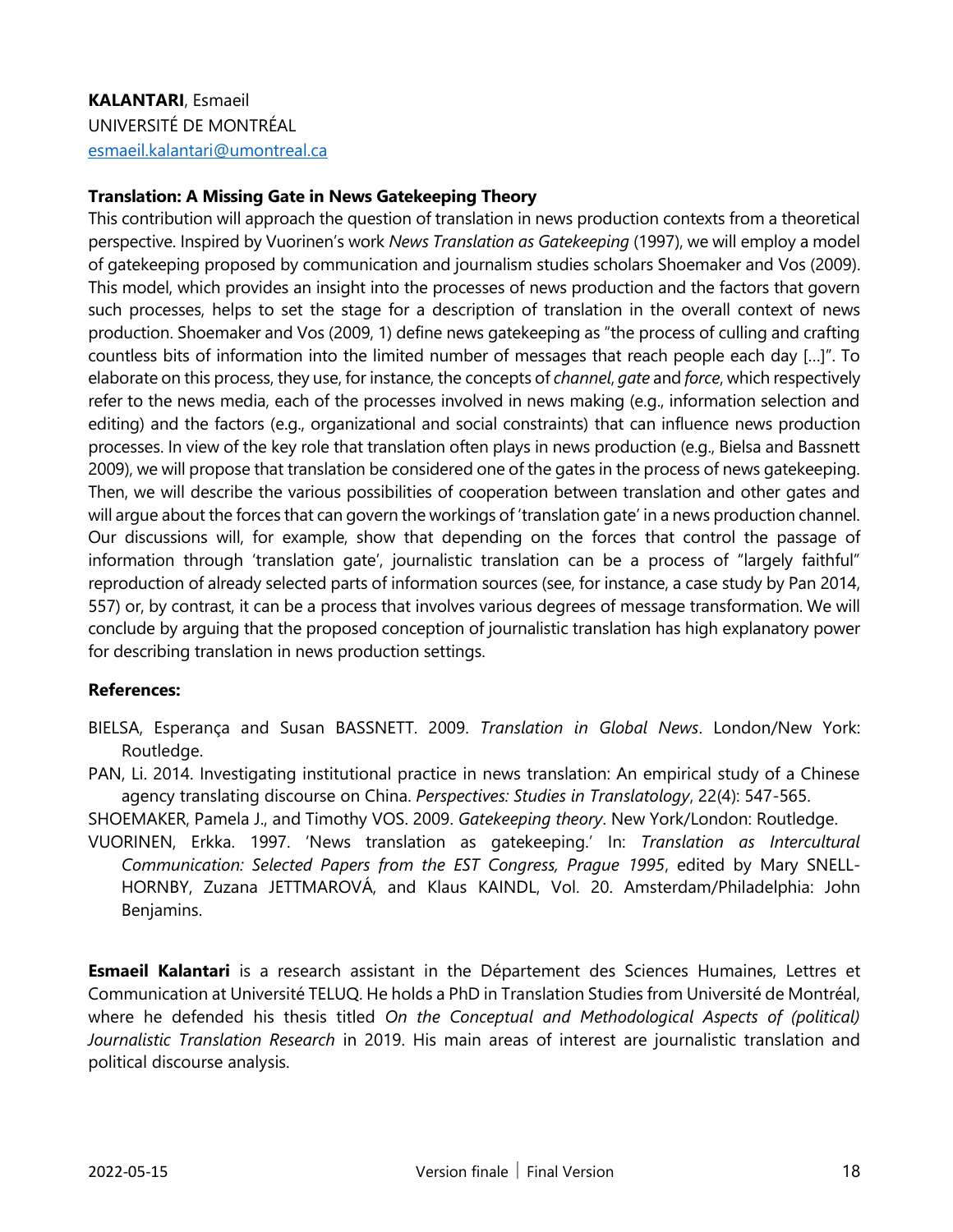### **LIN**, Che-Wen Cindy YORK UNIVERSITY [cindylin@bell.net](mailto:cindylin@bell.net)

#### **Murdered for his Journalism?**

Shōhei Osada (1879-1930), a journalist for the Japanese language Canadian newspaper *Tairiku Nippō*, was reported dead by his employer at his residence from suffocation. Challenging the existing narratives, this article contends that Osada did not die from natural causes. I will engage in an invisible translation of diachronic texts written in Japanese: Osada's hyperbolic history of Japanese sex trade in Canada in the 20<sup>th</sup> century and Miyoko Kudō's ethnographic research inspired by Osada's text. Kudō's and Tomoko Yamazaki's research seemed to inspire Ayaka Shimizu's ethnographic research written in English. Examining this corpus, my theoretical framework includes Karl Marx' capitalism, antiprostitution, and Meiji gender ideology. I plan to use findings from my analysis to argue that Osada was murdered by his enemies, encompassing procurers – among them, a well-known historian, a critic of evolution science, and university graduates who were capable of doing legitimate work – and sex workers' families. These people demanded respectability, although they felt shame. Osada believed that the Japanese sex trade was responsible for the 1907 anti-Asian riot and the concomitant Gentlemen Agreement that forced Japan to decrease numbers of their immigration to Canada. He espoused antiprostitution reform to eradicate Japanese prostitution in Canada. In addition, Osada's journalism promoted Meiji gender ideology – good wives and wise mothers – the traditional Japanese women's virtues. Consequently, Osada incurred hatred from people in the sex trade who benefitted from the capitalist economy in the Japanese community. Moreover, when sex workers were murdered for money problems, perpetrators were rarely caught by the police. Osada's counterpart of anti-prostitution reform – John Endicott Gardner – constantly experienced threats to his life from thugs and finally fled to America in 1895. In 1930, Canada experienced an economic depression. In order to meet their financial needs, clandestine gang groups might have eliminated Osada.

**Che-Wen Cindy Lin** is a PhD student in the Department of Gender, Feminist & Women's Studies at York University, where she earned her MA in 2019. Her research focuses on feminism and Asian studies, specifically Asian female immigrants in Canada.

**MATSUSHITA**, Kayo RIKKYO UNIVERSITY [kayo.matsushita@rikkyo.ac.jp](mailto:kayo.matsushita@rikkyo.ac.jp)

#### **News Translation in the Face of a Pandemic: Challenges and Possibilities**

The prolonged pandemic caused by the continued spread of the novel coronavirus (SARS-CoV-2) and its variants has been fueling appetite for related information worldwide. People are constantly checking the news via mass and social media, much of which reaches readers in translation. While the role of translation in the global dissemination of news can be viewed positively in terms of information equality, it can also be criticized for bringing about an *infodemic* by contributing to the overabundance of information, including false, erroneous or unfounded claims (WHO, 2020). Japan was put in a unique position in early 2020 when hundreds of COVID-19 positive passengers were found on the cruise ship *Diamond Princess* anchored off its coast. This happened more than a month before the WHO declared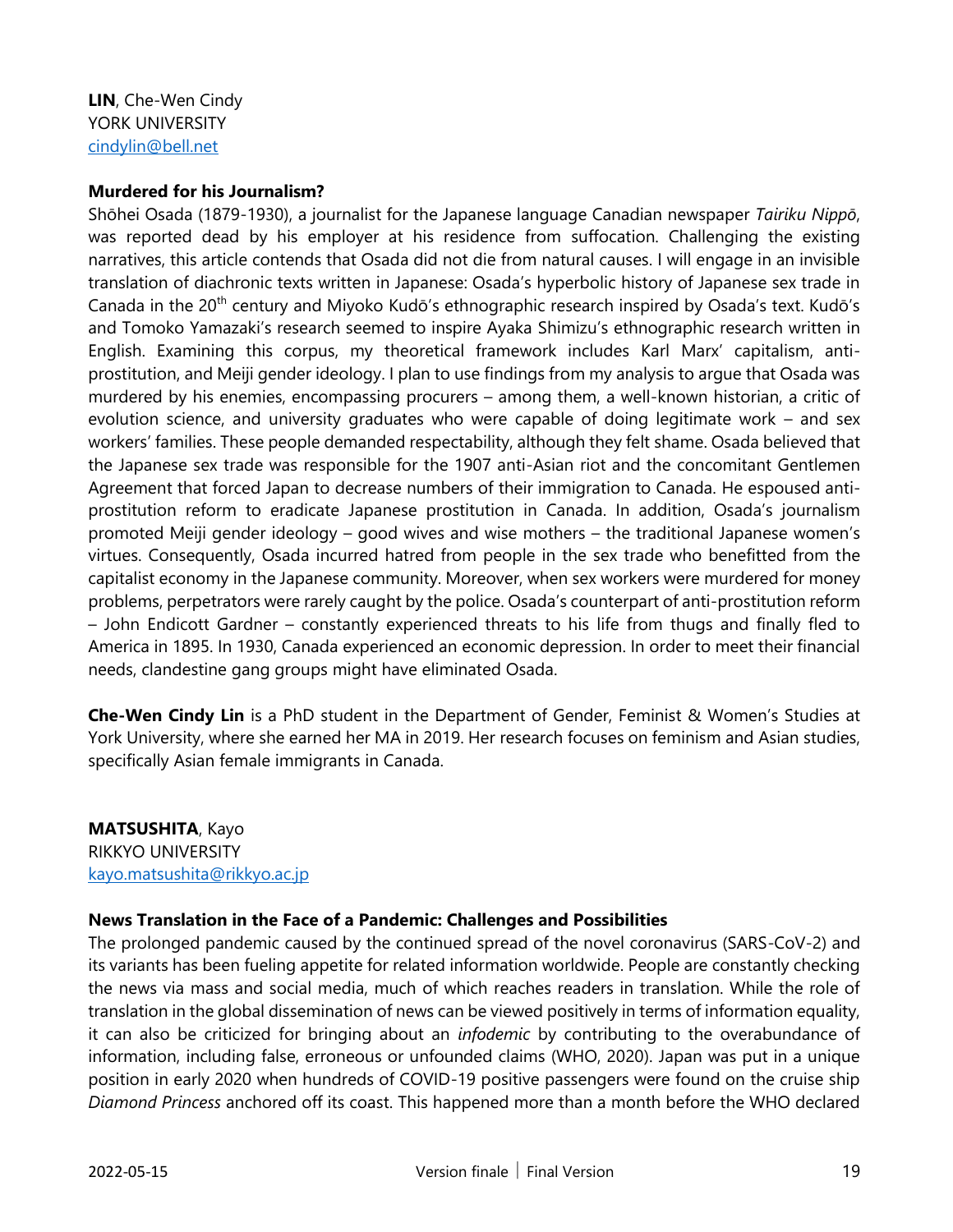the situation a pandemic, so official information was limited at that point. To fill the void, people turned to both mass and social media, where they could find news and information from overseas translated by "journalators" (van Doorslaer, 2012) and other non-professional translators, some of which were later proven to be unevidenced (MIC, 2020). Against this backdrop, this study explores the impact of translation in pandemic news. Specifically, it focuses on two phenomena: (a) the spread of misinformation in the media as a result of translation and (b) the repeated use of transliterated terms such as "lockdown" and "overshoot," which acted as false alarms because they were not applicable to the situation in Japan. Through text analysis combined with observations by and interviews with media insiders, this study aims to examine how misinformation occurs by means of translation and considers ways to manage such risk during times of crisis.

#### **References:**

- MIC (2020). Information distribution survey on the novel coronavirus infections. Retrieved from [https://www.soumu.go.jp/main\\_content/000693295.pdf](https://www.soumu.go.jp/main_content/000693295.pdf)
- Van Doorslaer, L. (2012). Translating, narrating and constructing images in journalism with a test case on representation in Flemish TV news. *Meta, 57* (4), 1046–1059
- WHO (2020). 1st WHO Infodemiology Conference. Retrieved from: [https://www.who.int/docs/default](https://www.who.int/docs/default-source/epi-win/infodemic-management/infodemiology-scientific-conference-booklet.pdf?sfvrsn=179de76a_4)[source/epi-win/infodemic-management/infodemiology-scientific-conference](https://www.who.int/docs/default-source/epi-win/infodemic-management/infodemiology-scientific-conference-booklet.pdf?sfvrsn=179de76a_4)[booklet.pdf?sfvrsn=179de76a\\_4](https://www.who.int/docs/default-source/epi-win/infodemic-management/infodemiology-scientific-conference-booklet.pdf?sfvrsn=179de76a_4)

**Kayo Matsushita** is Professor of Translation and Interpreting Studies at Rikkyo University, Japan. She also works as a freelance conference interpreter and is specialized in news translation. She obtained a PhD in Intercultural Communication with a specialization in Translation and Interpreting Studies from Rikkyo University and a Master of Science in Journalism from Columbia University. She has been conducting active research on journalistic translation for the past decade as evidenced by her most recent works: "Diverging narratives: Exploring the hidden influence of transquoting in framing the journalistic portrayal of Shiori Ito"(*Language and Intercultural Communication,* 2021), "Reporting quotable yet untranslatable speech: Observations of shifting practices by Japanese newspapers from Obama to Trump" (*AILA Review*, 2020), and *When News Travels East: Translation Practices by Japanese Newspaper*s (2019).

**MERKLE**, Denise UNIVERSITÉ DE MONCTON [denise.merkle@umoncton.ca](mailto:denise.merkle@umoncton.ca)

#### **Déjouer la censure en se donnant accès à la langue écrite : An Antane Kapesh**

La première écrivaine innue, An Antane Kapesh, a produit deux œuvres fondatrices en littérature autochtone (Fontaine, 2020), tout en se trouvant à la périphérie des systèmes littéraires canadiens, à un moment où les Autochtones rédigeaient peu dans leurs langues, et les femmes autochtones encore moins, du fait que leur langage n'était pas autorisé (Bourdieu, 1975). Dans les années 1970, l'ethnolinguiste québécoise José Mailhot vivait chez les Innus afin d'apprendre leur langue et de se familiariser avec leur culture. Grâce aux liens d'amitié noués entre Kapesh et Mailhot, cette dernière a donné une « voix écrite » à la première en l'aidant à écrire dans sa langue maternelle, la langue innue, jusqu'alors langue orale. Le résultat était la publication bilingue (en langue innue et français) de *Eukuan*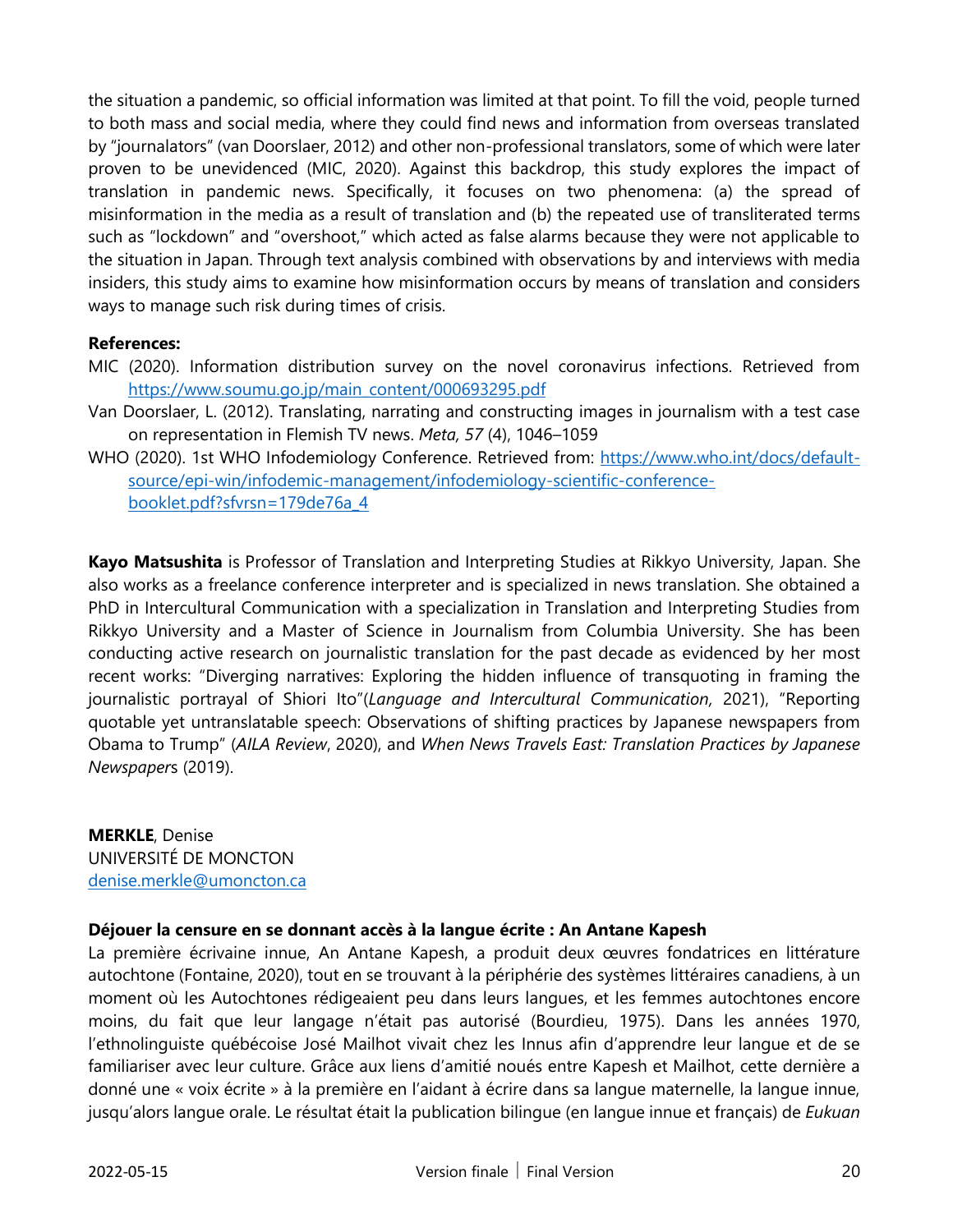*nin matshi-manitu innushkueu* /*Je suis une maudite Sauvagesse* (1976) et la publication en langue innue de *Tante nana etutamin nitassi* et en français de *Qu'as-tu fait de mon pays?* (1979). Dans cette communication, nous présenterons d'abord brièvement l'histoire de la censure (au sens de réduire au silence de Bourdieu) des peuples autochtones du Canada. S'ensuivra la présentation et l'analyse du rôle de la collaboration productive entre une femme dissidente issue de la société colonisatrice, José Mailhot, et une femme peu conventionnelle membre d'une communauté colonisée, An Antane Kapesh. L'analyse se penchera sur les négociations entre langage autorisé et non-autorisé des femmes et le discours dominant dans le cadre d'un système politique « démocratique » qui composait (et compose encore) avec le processus de décolonisation et le mouvement féministe.

## **Références :**

- Bourdieu, P. (1975) « La spécificité du champ scientifique et les conditions sociales du progrès de la raison. » *Science et structure sociale* 7, 1, p. 91–118
- Fontaine, N. (2020) « Préface. » *Eukuan nin matshi-manitu innushkueu/Je suis une maudite sauvagesse.* Trad. José Mailhot. Montréal, Mémoire d'encrier, p. 5-9.
- Kapesh, A A. (1976) *Eukuan nin matshi-manitu innushkueu* /*Je suis une maudite Sauvagesse*. Trad. José Mailhot. Montréal, Leméac.
- Kapesh, A. A. (1979) *Tante nana etutamin nitassi*. Traduction française de José Mailhot, *Qu'as-tu fait de mon pays?* Ottawa, Les Éditions impossibles.

**Denise Merkle** est directrice du Département de traduction et des langues de l'Université de Moncton. Professeure titulaire, elle enseigne la traduction depuis près de 20 ans et a publié de nombreux articles dans des revues scientifiques comme *TTR*, *Babel* et *Target*. Elle a publié l'entrée « Censorship » dans le *Routledge Handbook of Translation and Politics* (2018), et son chapitre intitulé « Le prisme culturel du traducteur : l'exemple des *Trois légendes de mon pays* de Joseph-Charles Taché » paraîtra dans l'ouvrage *Traducteurs et interprètes face aux enjeux sociaux et politiques : La neutralité en question*.

**MOUSTAPHA**, Rissikatou UNIVERSITÉ D'ABOMEY-CALAVI [rissikatouba@gmail.com](mailto:rissikatouba@gmail.com)

## **La traduction journalistique au Bénin : étude des informations en langues nationales Yoruba, Fon et Dendi sur Radio Bénin Alafia (ORTB)**

Au Bénin, comme dans la plupart des pays africains, les informations en langues nationales occupent une place prépondérante à cause du taux élevé d'analphabétisme. Par ce canal, des hommes et femmes de presse se font le devoir d'informer les populations ne comprenant pas le français, langue officielle du pays, puisque l'actualité est, pour la plupart du temps produite en français. L'Office de Radiodiffusion et Télévision du Bénin (ORTB) s'est doté d'une radio exclusivement en langues nationales avec dix-huit langues en présence, dont trois font l'objet de la présente étude, et la traduction du français vers ces langues nationales est le quotidien des professionnels des médias qui y travaillent. L'objectif est de cerner comment ces journalistes, traducteurs de fait, concilient ces deux composantes indissociables de leur métier et les problèmes auxquels ils sont confrontés en vue de proposer des solutions idoines pour une meilleure pratique de la traduction journalistique au Bénin. Une approche méthodologique mixte faite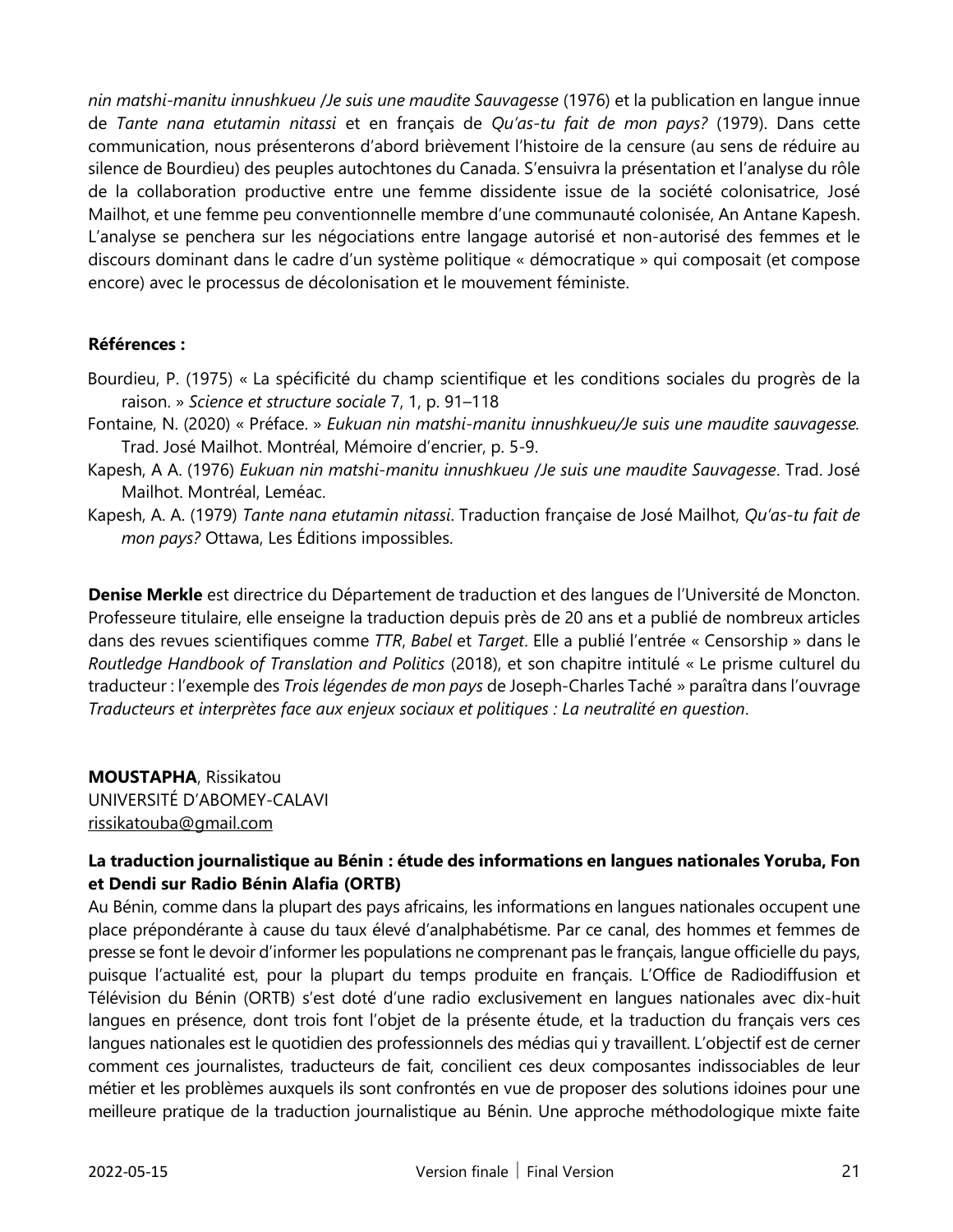d'entretiens avec les acteurs concernés et d'une analyse de quelques enregistrements d'informations dans les trois langues à l'étude a été appliquée. L'étude révèle que les journalistes en langues nationales ont deux manières de livrer les informations aux auditeurs. La première consiste à procéder à une traduction des informations sur papier avant d'aller au micro. La seconde quant à elle consiste à prendre note des fils conducteurs et à traduire au fur et à mesure une fois en direct. Le choix de l'une ou de l'autre des méthodes dépend de l'aptitude linguistique du journaliste dans les deux langues de travail, de son expérience professionnelle et des domaines techniques qu'aborde ladite information.

**Rissikatou Moustapha** est titulaire d'un doctorat en linguistique anglaise appliquée, spécialisation en traduction, et enseigne la traduction à l'Université d'Abomey-Calavi ainsi qu'à l'Université de Parakou, au Bénin. Le Conseil Africain et Malgache pour l'Enseignement Supérieur lui a décerné le titre de Maître de Conférences en linguistique anglaise appliquée en 2020. Au nombre de ses travaux récents sur la traduction se trouve l'article « Pragmatic Transfer Analysis in Adjarra English Students' Translation », paru dans la *Revue Internationale de Littérature et de Linguistique Appliquées* (2020).

**NOLETTE**, Nicole UNIVERSITY OF WATERLOO [nnolette@uwaterloo.ca](mailto:nnolette@uwaterloo.ca)

**BIRJU**, Anushka UNIVERSITY OF WATERLOO [aabirju@uwaterloo.ca](mailto:aabirju@uwaterloo.ca)

#### **La génétique de la traduction et le surtitrage au théâtre**

Dans l'introduction du très récent ouvrage *Genetic Translation Studies : Conflict and Collaboration in Liminal Spaces* (2021), les co-directrices Ariadne Nunes, Joana Moura et Marta Pacheco Pinto célèbrent l'émergence de la génétique de la traduction et sa prise en compte de la matérialité et des processus de traduction. Les chercheuses en génétique de la traduction composent ainsi des « dossiers génétiques » à partir d'« avant-textes » (brouillons, manuscrits, tapuscrits, épreuves, correspondance, entretiens, et même parfois les rééditions et réécritures) pour reconstruire le processus de traduction et en observer les opérations. Nunes, Moura et Pacheco Pinto rappellent cependant que si l'approche génétique a été particulièrement productive pour l'étude de la traduction littéraire, elle serait également utile pour celle de la traduction audiovisuelle, dont les objets conservés ou archivés évoquent la production collaborative par des agents multiples au cours de plusieurs étapes distinctes ou poreuses. Dans cette communication, nous proposons de revenir sur les principes de la génétique de la traduction afin d'explorer les possibilités de cette approche pour l'étude des documents protéiformes du surtitrage au théâtre. Pour ce faire, nous aborderons un corpus dont la surtitreuse Gunta Dreifelds, pigiste à la Canadian Opera Company et au Théâtre français de Toronto, nous a fait don : des documents électroniques dématérialisés, des cahiers de régie imprimés, des photos des équipes de production et des programmes de soirée de spectacles surtitrés. Nous expliquerons comment nous avons commencé à analyser ces documents pour identifier les types d'intervention dans le processus de surtitrage, en créant un premier guide d'analyse faisant place à la description, à la comparaison et à l'inférence. En rendant ainsi compte de notre propre méthodologie collaborative, nous soulignerons certaines des particularités de la génétique de traduction audiovisuelle pour le théâtre.

**Nicole Nolette** est titulaire de la Chaire de recherche du Canada en études des minorités et professeure adjointe au Département d'études françaises de l'Université de Waterloo. Pour son livre *Jouer la traduction. Théâtre et hétérolinguisme au Canada francophone* (2015), elle a été lauréate du prix Ann-Saddlemyer de l'Association canadienne de la recherche théâtrale et du Prix du meilleur ouvrage en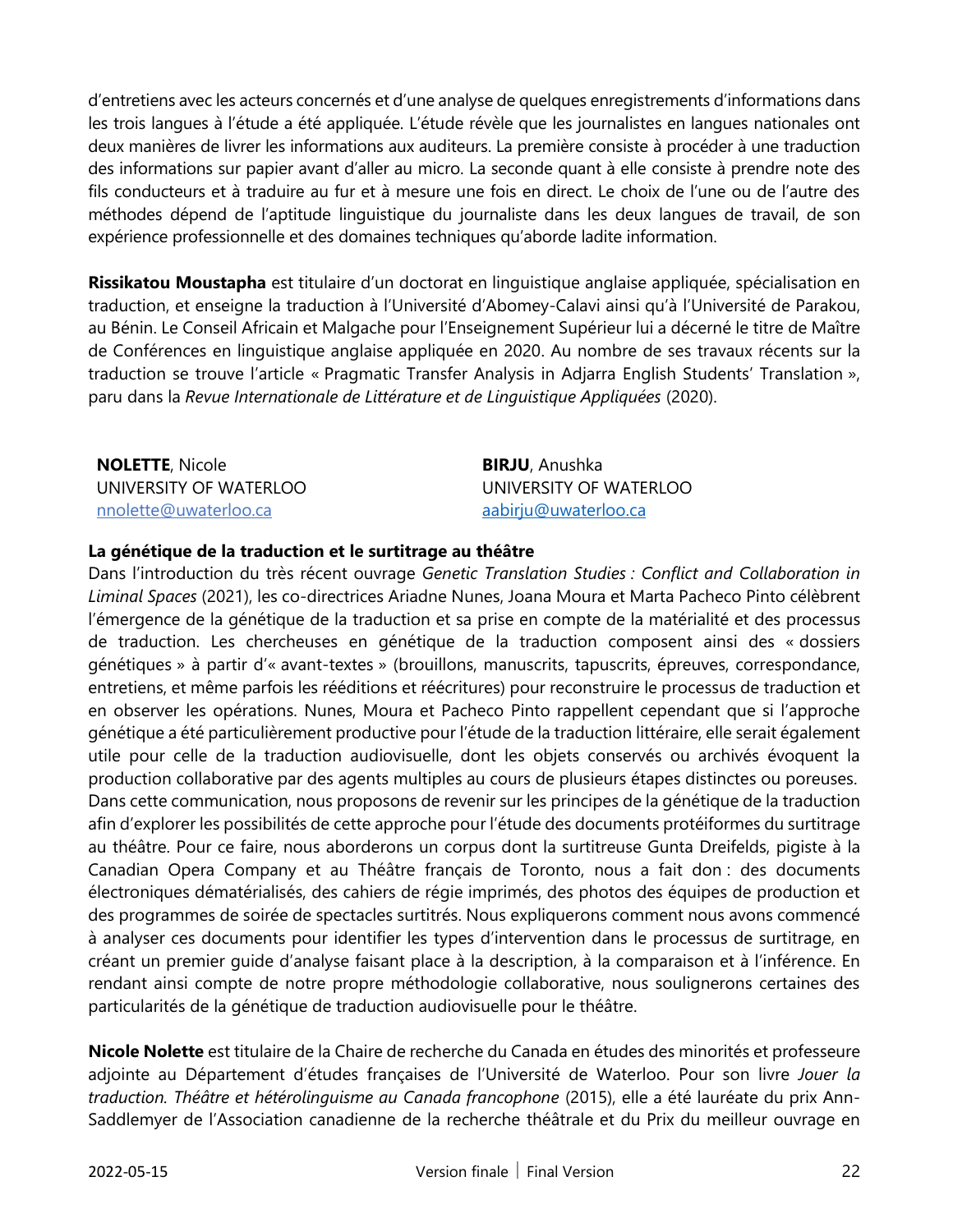théâtre de la Société québécoise d'études théâtrales pour la période 2014-2016. Depuis 2018, elle est présidente de la Société québécoise d'études théâtrales et rédactrice adjointe francophone de la revue *Theatre Research in Canada/Recherches théâtrales au Canada.* En 2021, elle a publié le chapitre intitulé « Games Translators Play in French-Canadian Theatre » dans l'ouvrage *Ludics: Toys, Games and Play from Antiquity to the Present*.

**Anushka Birju** est étudiante à la Maîtrise en Études françaises à l'Université de Waterloo, où elle a obtenu son baccalauréat en Études françaises et Études espagnoles et latino-américaines. Elle a publié l'article « Contrer l'insécurité linguistique au Canada francophone » dans *Circuit. Le magazine d'information des langagiers* (2021).

| <b>POMERLEAU, Marc</b>  | <b>KALANTARI, Esmaeil</b>      |
|-------------------------|--------------------------------|
| UNIVERSITÉ TÉLUQ        | UNIVERSITÉ DE MONTRÉAL         |
| marc.pomerleau@telug.ca | esmaeil.kalantari@umontreal.ca |

**La traduction d'affiches électorales au Québec en tant que lucarne sur l'évolution de la société**  Les pratiques et politiques de traduction au Canada ont été largement étudiées, en particulier en ce qui a trait aux langues officielles du pays – français et anglais. Bon nombre de travaux ont été menés sur la traduction institutionnelle, de même que sur la traduction littéraire et dans des domaines de spécialité. Il reste toutefois, des angles morts dans notre connaissance de l'histoire de la traduction dans ce pays, notamment en ce qui concerne la traduction politique, et plus particulièrement les pratiques de traduction des divers partis politiques. Seule Chantal Gagnon (2014, 2016) a fait une incursion dans ce secteur en s'intéressant à la traduction des sites Web de partis politiques canadiens. Notre communication s'inscrit dans la lignée de travaux de Delisle sur l'histoire de la traduction au Canada et de Gagnon sur la traduction politique au Canada. À la frontière de l'histoire de la traduction et de la traduction politique, nous dresserons un aperçu historique des pratiques de traductions d'affiches électorales produites par les principaux partis politiques québécois. Nos recherches dans les archives nationales du Québec et du Canada, de même que celles de partis politiques, de musées et sociétés historiques indiquent que jusqu'à l'adoption de la Charte de la langue française (1977), les affiches électorales québécoises bilingues ou en anglais sont relativement fréquentes. Elles ont ensuite tendances à disparaître, et ce, même si elles ne sont pas assujetties à la Charte ou Loi 101. Ces affiches ne sont toutefois pas complètement disparues du paysage québécois, et la pratique de traduction d'affiches électorales est aujourd'hui, bien que timide, davantage ciblée. Les affiches électorales constituent ainsi un reflet de l'évolution de la société québécoise au fil du XX<sup>e</sup> siècle et leur étude nous en dit davantage que le simple message d'incitation à voter qu'on y voit de prime abord. En ce sens, et dans la foulée de ce qu'écrivait Brisset (1998), ce n'est pas ici le texte, mais le lieu culturel et les événements marquants de ce lieu qui suscitent la traduction, ou la non-traduction.

#### **Références :**

Brisset, Annie (1998) : L'identité culturelle de la traduction. *Palimpsestes*. 11:31-51.

Delisle, Jean, et Judith Woodsworth, dir. (2014) : Les traducteurs dans l'histoire, 3<sup>e</sup> édition. Québec: Presses de l'Université Laval.

Delisle, Jean, et Alain Otis (2016) : *Les douaniers des langues. Grandeur et misère de la traduction à Ottawa, 1867-1967*. Québec: Presses de l'Université Laval.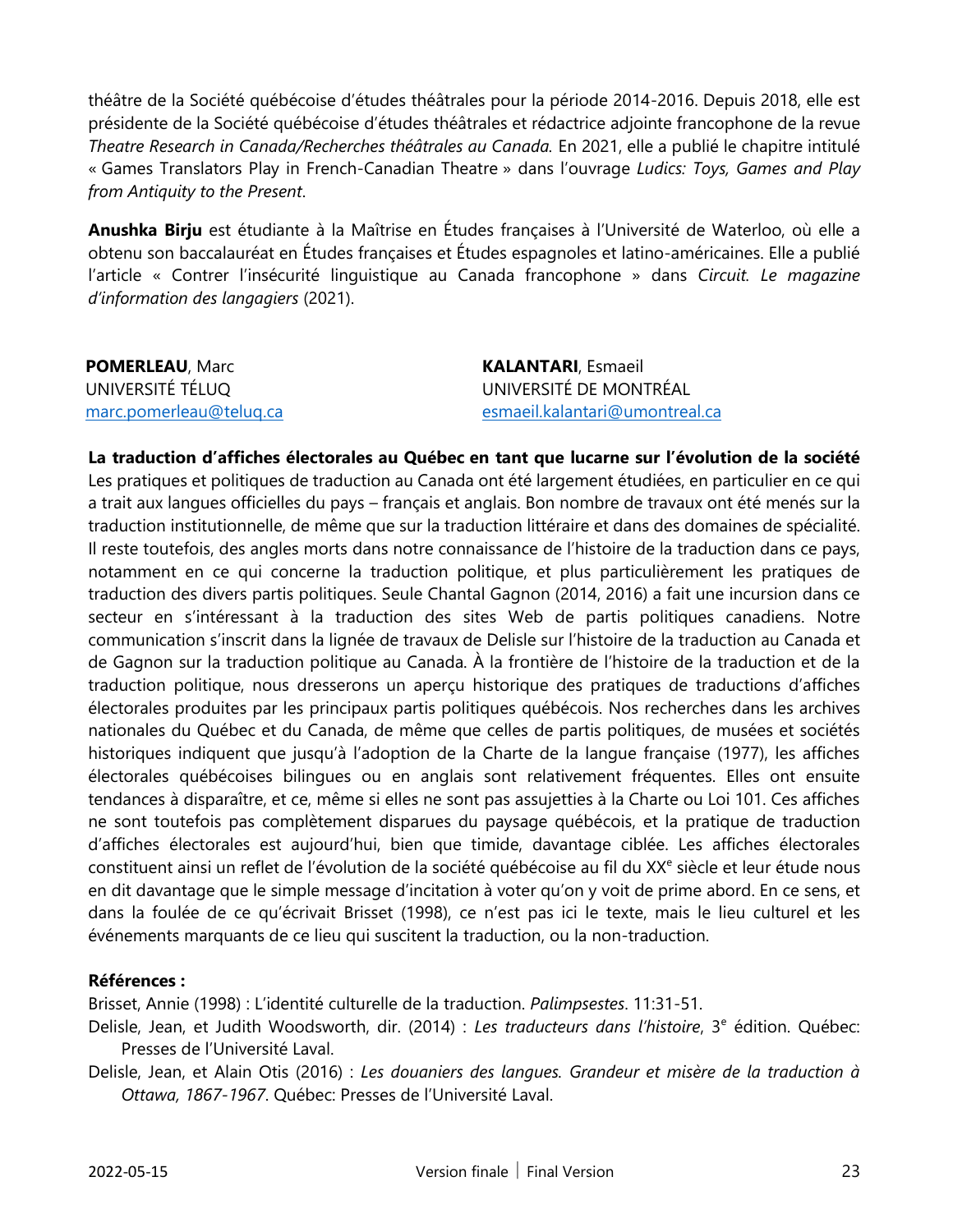Gagnon, Chantal (2014) : Québec et Canada: entre l'unilinguisme et le bilinguisme politique. *Meta*. 59(3):598-619.

Gagnon, Chantal (2016) : Le bilinguisme dans le jeu politique. *Le Devoir*. 15 mars 2016.

**Marc Pomerleau** est professeur de linguistique et de traductologie au Département Sciences humaines, Lettres et Communication de l'Université TÉLUQ. Il collabore également à la section des langues modernes et au groupe de recherche en Histoire de la traduction en Amérique latine (HISTAL) de l'Université de Montréal. En collaboration avec Esmaeil Kalantari, il a écrit l'article « La traduction d'affiches électorales : enquête auprès de l'électorat québécois », à paraître dans *Meta : journal des traducteurs*. Marc Pomerleau s'intéresse particulièrement au contexte catalan, comme en témoignent deux publications récentes : « Tension in translation: Spain's and Catalonia's discourse on Independence » (à paraître dans la revue *Perspectives: Studies in Translation Theory and Practice*) et « L'indépendantisme catalan en mode multilingue », parue en 2020 dans la revue *Politique et Sociétés*.

**Esmaeil Kalantari** est titulaire d'un doctorat en traductologie de l'Université de Montréal, où il a soutenu sa thèse intitulée *On the conceptual and methodological aspects of (political) journalistic translation research* en 2019. Il est actuellement auxiliaire de recherche au Département Sciences humaines, Lettres et Communication de l'Université TÉLUQ. Ses principaux intérêts de recherche sont la traduction journalistique et l'analyse du discours politique. Il a contribué au *Routledge Handbook of Translation and Media* en y publiant une entrée co-écrite avec Chantal Gagnon : « Media translation and politics in multilingual contexts » (2021).

## **PONOMARENKO**, Lesia

UNIVERSITY OF GENEVA [Lesia.Ponomarenko@etu.unige.ch](mailto:Lesia.Ponomarenko@etu.unige.ch)

#### **Journalistic Adaptation of Direct Discourse across Languages: Case of** *Euronews*

Adaptations of direct discourse are not rare in journalistic practice. Interview quotes are often adjusted to the journalistic style and media format with minor omissions that are not supposed to distort the speaker's message. In the process of newswriting, quotations undergo multiple transformations, including recontextualization, transformation of direct discourse to indirect, style adaptation, and translation. This paper focuses on the linguistic means of discursive identity construction contained in the original primary discourse and analyses their transformation when quotes are translated into a different language in multilingual news production. Based on discourse-historical approach, the research suggests that strategies of unification and appeals to we-group are often blurred in news texts when a quote is translated for the target culture. At the same time, such linguistic tools of identity construction will be more likely to remain preserved in the news texts intended for the source culture. Taken from political discourse, a quote will often shift its function from persuasive to informative; however, it may also be used to keep the readers' attention or to reinforce impartiality by quotation marks. According to the theory of *Skopos*, the mentioned changes in the function of a quote will also define its translation. The findings of this paper are based on a chapter of the doctoral dissertation titled "Translating identities in multilingual news" that included comparative analysis of *Euronews* text corpus in English, German, French and Spanish languages.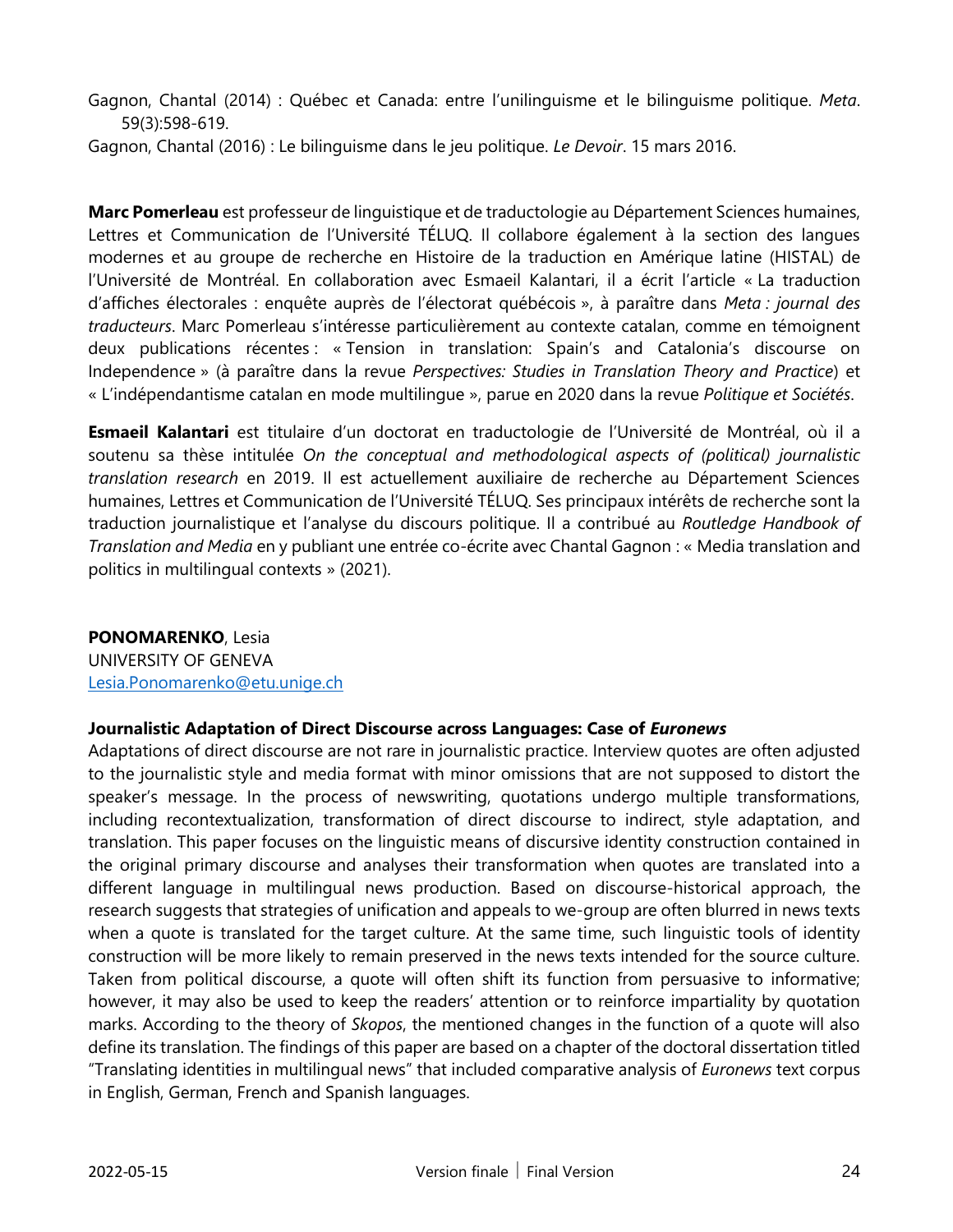**Lesia Ponomarenko** is a postdoctoral researcher in the Faculty of Translation and Interpreting at the University of Geneva. She received her PhD in Translation and Intercultural Studies from the Autonomous University of Barcelona in 2019. She holds an MA in Political Science and another in Translation and Interpreting. Her research focuses on multilingualism and identity as shown in her doctoral dissertation "Translating Identities in Multilingual News". In 2020, she contributed an article titled "Migrant Crisis in European Multilingual Media: Identity Construction across Languages" to the *Journal of Intercultural Communication.*

**ROMAN**, Karolina UNIVERSITY OF OTTAWA [kroma013@uottawa.ca](mailto:kroma013@uottawa.ca)

### **Literary Translation in the** *Montreal Review of Books***: Periodicals and Translation Reception in Anglo-Québec**

"Periodicals help to build modern culture and capture the cultural atmosphere of an era. Moreover, they focus on the reception of literary works, international cultural exchange, cultural flows, and channels of literary transfer" (Fólica *et al*. 2020: 3). So write the editors of *Literary Translation in Periodicals*, proposing a new interdisciplinary field of study, between translation and periodical studies. This disciplinary intersection opens new avenues of research, which allow us to better understand the reception of translators and translated works, the development of (un)conventional conceptions of translation at a given time and place, as well as the nature of institutional and independent networks responsible for the dissemination of literary translations. In this presentation, I will be discussing literary reviews of translated works published between 2000 and 2020 in the *Montreal Review of Books*. The interest of this Anglo-Québécois literary periodical lies in its unique position in Canadian literature, that is, at the intersection of the francophone and anglophone literary "systems" (Even Zohar 1990). My results demonstrate the development of prevailing notions of what constitutes "literary translation" in Anglo-Québec. Reviews indicate a shift from linguistic to cultural conceptions of translation over the years, and credit attributed to translators and mentions of translation in the reviews show the kinds of publications that qualify for the title of "translation." I will also be presenting some of the methodological difficulties encountered during the study of this corpus, namely pertaining to archive digitization, "distant reading" of multimodal data, and sparse but representative qualitative data.

#### **References:**

Even-Zohar, Itamar. 1990. "The Position of Translated Literature within the Literary Polysystem." *Poetics Today* 11 (1): 45–51.

Fólica, Laura, Diana Roig-Sanz, and Stefania Caristia, eds. 2020. *Literary Translation in Periodicals: Methodological Challenges for a Transnational Approach*. Amsterdam/Philadelphia: John Benjamins.

**Karolina Roman** is a graduate student in Translations Studies at University of Ottawa. She received a BA in Langues et littératures françaises from McGill University in 2019.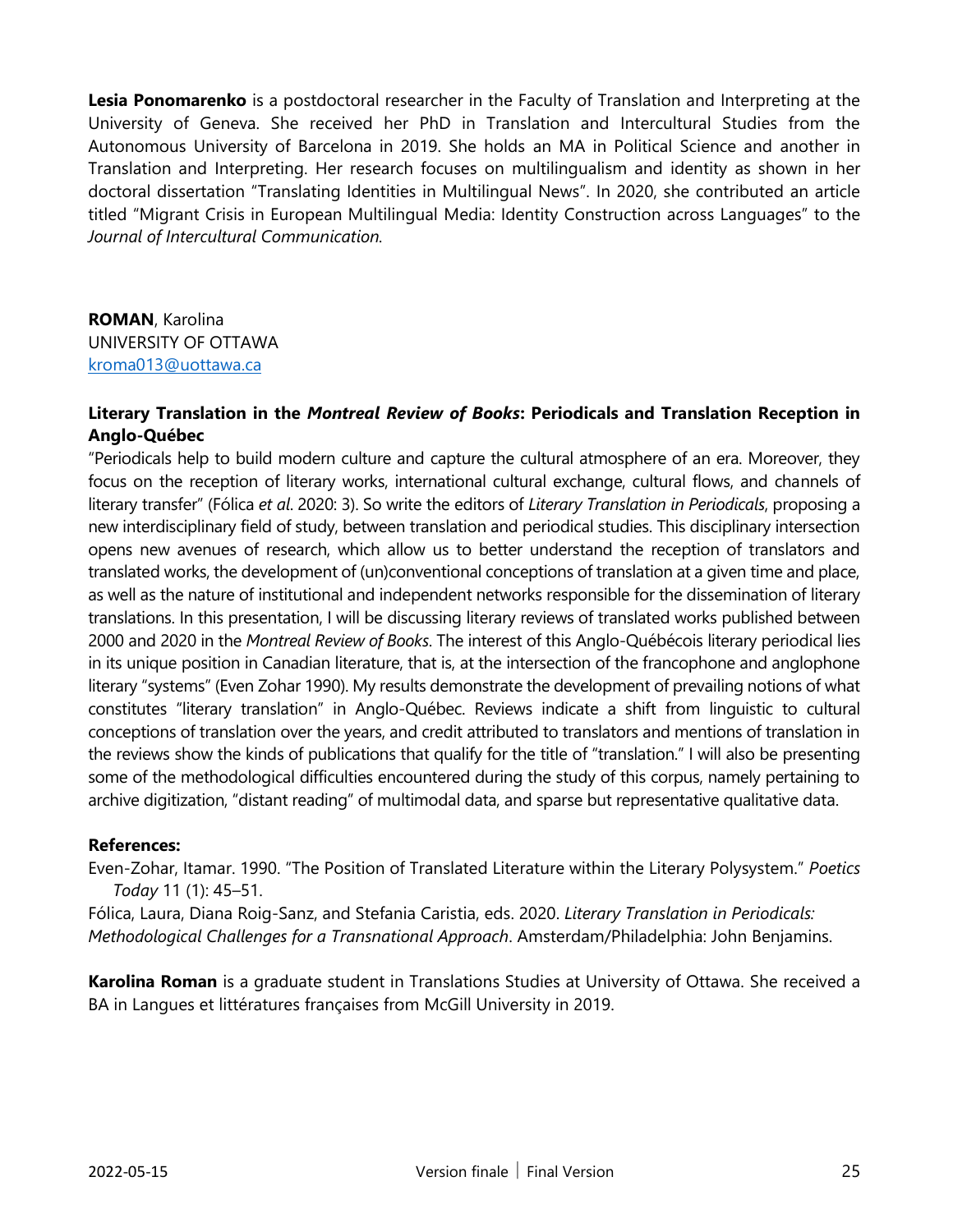## **POIRIER**, Éric UNIVERSITÉ DU QUÉBEC À TROIS-RIVIÈRES [Eric.Poirier@uqtr.ca](mailto:Eric.Poirier@uqtr.ca)

## **L'outil Ultrad de la Presse canadienne**

En 2022, cela fera 100 ans que la Presse canadienne (PC) fait la traduction de ses dépêches. Fondée en 1917, l'agence a inauguré un service de traduction à l'été 1922 afin de desservir les journaux francophones qui, jusque-là, traduisaient eux-mêmes les articles de ce qui s'appelait en fait à l'époque la *Canadian Press*. Même après la création d'un service de langue française en bonne et due forme, avec des journalistes francophones, en 1951, la traduction a toujours été au cœur des activités de la PC, surtout de l'anglais vers le français. En 2019, la PC a implanté Ultrad, un système de traduction automatisée. Ultrad est en fait un module d'apprentissage automatique se greffant aux services infonuagiques Cloud Translation de Google. Il a été mis au point à partir d'un lexique propre à l'agence, dont le *Guide de rédaction* (*Stylebook*, en anglais) fait office de modèle en matière d'écriture journalistique dans les deux langues officielles au Canada. Ultrad est un des rares systèmes d'intelligence artificielle à être utilisé quotidiennement par des journalistes au pays. Même si l'outil est censé apprendre de ses erreurs et s'améliorer avec le temps, toutes les traductions d'Ultrad sont impérativement revues par un rédacteur ou une rédactrice avant d'être publiées dans la langue cible. Notre communication porte sur les particularités de l'outil Ultrad en ce qui a trait à sa conception, à son utilisation par les journalistes francophones de l'agence (y compris leurs réserves), ainsi qu'à l'évaluation des traductions qu'il fournit et des ajustements par les journalistes. L'évaluation des traductions (anglais vers français) s'appuie sur la constitution d'un corpus parallèle de traduction et repose sur une analyse empirique des paires de segments qui sont susceptibles de fournir des indications sur les patrons stylistiques de traduction propres au discours spécialisé qu'est celui de la Presse canadienne.

**Jean-Hugues Roy** est professeur de journalisme à l'UQAM et journaliste pour la Société Radio-Canada. Au nombre de ses plus récentes publications se trouvent deux articles scientifiques : « Instagram. La une de l'ère mobile », paru dans *Les Cahiers du journalisme* (2021), et « Un demi-siècle de recherches uqamiennes sur le journalisme : état des lieux et perspective d'avenir », publié dans un numéro spécial de *Communiquer* (2020) en collaboration avec Yves Gingras et Caroline St-Louis. Son étude « Kittens and Jesus: What would remain in a Newsless Facebook ? » a paru dans *Social Science Research Network* en 2021.

**Éric Poirier** est professeur de traduction à l'UQTR et traducteur professionnel. Il détient un doctorat en traduction de l'Université de Montréal. En collaboration avec Jean-Hugues Roy, il a travaillé sur un article intitulé « Analyse outillée des décalages informatifs dans l'évaluation de la qualité de la traduction de l'ensemble des lois codifiées du Québec ». Il a également publié l'article « Repérage des décalages informationnels de traduction au moyen du criblage automatique des segments hétéromorphes d'un corpus bilingue parallèle » dans la revue *Traduction, Terminologie, Rédaction* en 2019.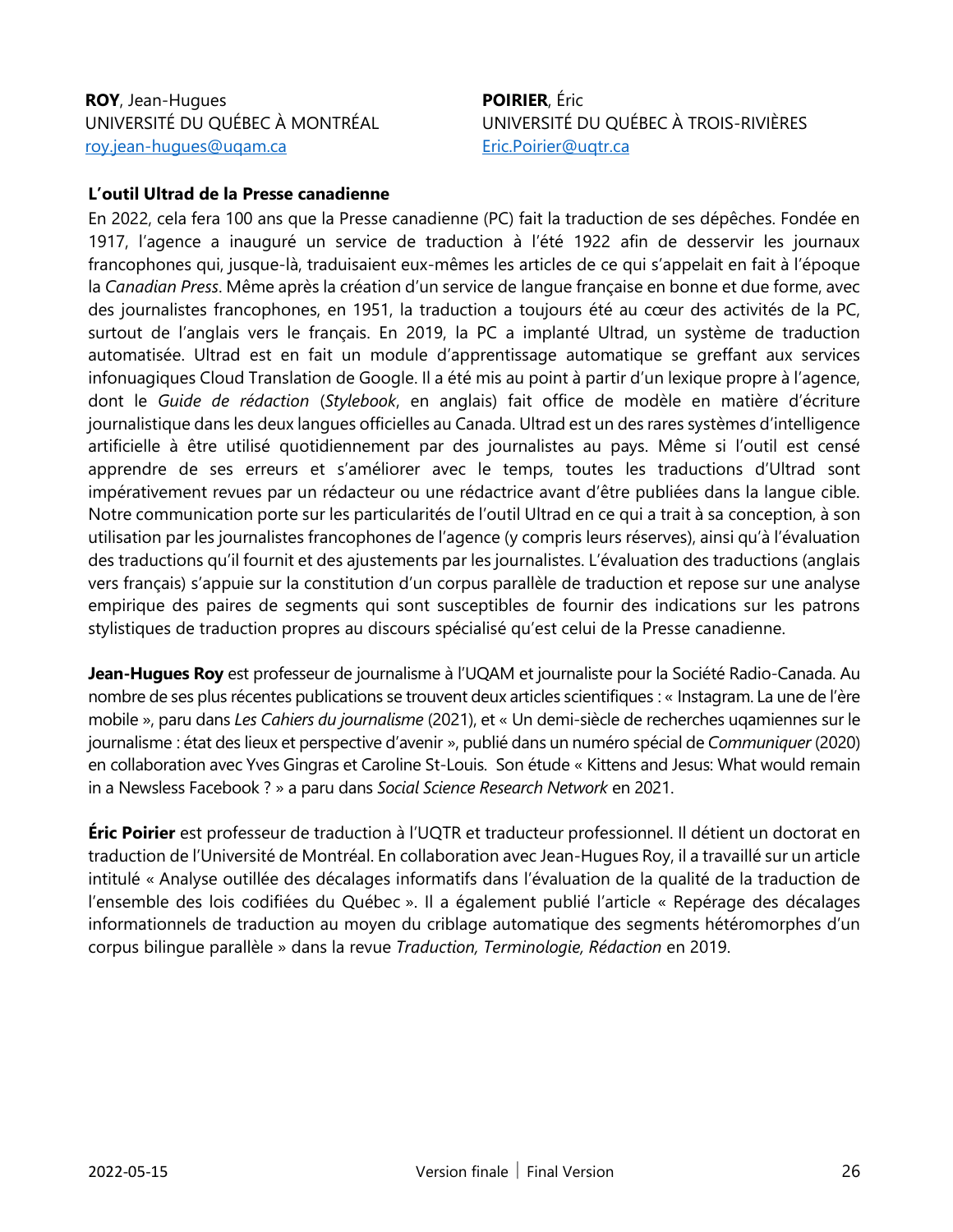**CASTELLANO-ORTOLÁ**, Elena UNIVERSITAT DE VALÈNCIA [elena.castellano@uv.es](mailto:elena.castellano@uv.es)

**MARUENDA-BATALLER**, Sergio UNIVERSITAT DE VALÈNCIA [sergio.maruenda@uv.es](mailto:sergio.maruenda@uv.es)

## **Journalism as Ongoing Cross-cultural Translation: Parallel Labelling Practices (English and Spanish) in 21st -century Newspaper Reporting of Violence Against Women**

Newspapers throughout the world tend to deal with the same key topics, yet in subtly (or not so subtly) divergent ways. It is a huge challenge how to conceptualise, understand or translate key terms in contemporary societies, such as *gender*, *sexuality*, *marriage* or *motherhood* – to name just a few. When dealing, for instance, with *violence against women* (VAW) in different languages, things tend to revolve around very much the same aspects, topics or issues. However, and in spite of the feeling of globalised meanings, *VAW* or *victim* or *perpetrator* are locally-constructed realities. They are devoid of universal meanings, as they live unendingly in translation, as parallel or comparable realities. Terms like these are subjected to constant cross-cultural redefinition, while maintaining the illusion that they are *the same* in all languages. Flotow & Scott (2016) refer to the difficulties of transferring a term like *gender* into other languages – i.e. French *genre* hardly means what it (supposedly) does in English, and Spanish *género* barely reproduces the richness of connotations of the original term (Santaemilia 2013). In this paper we will focus on the main labelling (or naming) practices surrounding the VAW phenomenon as depicted (and translated) in English (*The Guardian* and *The Times*) and Spanish (*El País* and *El Mundo*) quality papers. We are able to witness a parallel process of translating – i.e. of (re)inscribing a highly sensitive social issue into the very fabric of its society – through various processes: favouring some socio-ideological labels over others, publishing longer or shorter news stories about VAW episodes; choosing minimally divergent adjectivation to qualify the phenomenon or the actors; being more or less specific in adjudicating blame or social understanding, and showing preference for certain linguistic or rhetorical devices. The ideas of *cultural translation* or *cross-cultural rewriting* can be invoked here, meaning "the capacity to serve as a vehicle for new ways of seeing and being that enable us to question the received ideas that structure the worlds in which we live." (Maitland 2017: preface). We will be drawing on our ad-hoc, comparable, highly-specialised NEWSGEN corpus (1980-2020). It comprises 100 million words and includes news stories revolving around sexual (in)equality issues, such as genderbased violence, abortion or homosexuality. A combination of qualitative and quantitative analyses (as suggested, among others, by Baker et al 2008, Baker & Levon 2015, Caldas-Coulthard & Mund 2010) is essential if we wish to grasp both the linguistic and the ideological underpinnings of the texts we are investigating. Thus we are able to explore huge quantities of texts, which constitute an enormous comparable library of texts on the same social reality, thus unveiling a constant process of translation, dialogue and transference of meaning(s). Journalism can be hypothesised as carrying out an immense translational task in transferring information, values and ideology across geographic, linguistic and cultural boundaries, and in generating ideological definitions of sensitive terms, which are later recirculated as influential socio-ideological discourses.

#### **References:**

Baker, Paul et al (2008) "A useful methodological synergy? Combining critical discourse analysis and corpus linguistics to examine discourses of refugees and asylum seekers in the UK press." *Discourse and Society* 19(3): 273–306.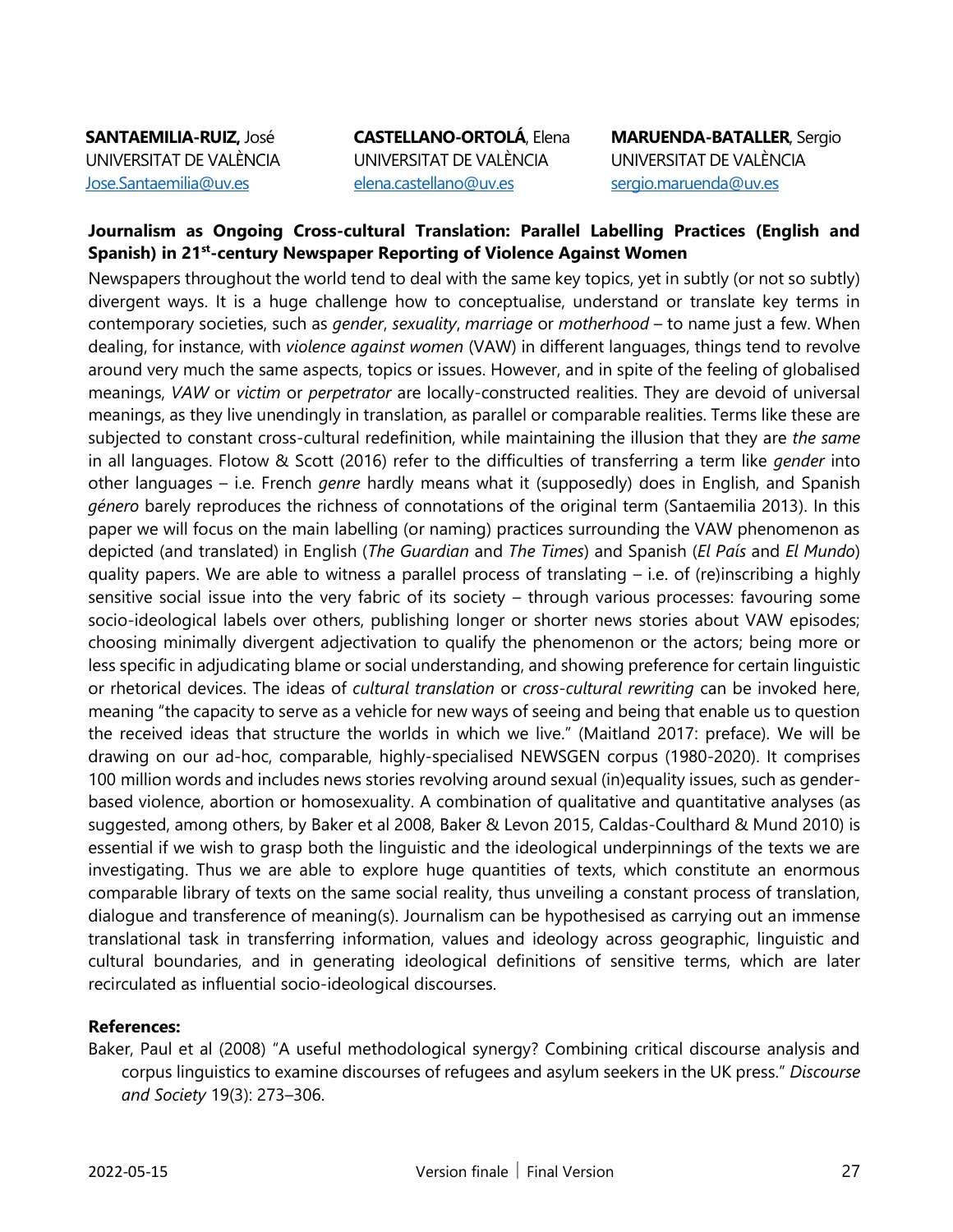- Baker, Paul & Erez Levon (2015) "Picking the right cherries? A comparison of corpus-based and qualitative analyses of news articles about masculinity." *Discourse and Communication* 9(2): 221– 236.
- Caldas-Coulthard, Carmen Rosa & Rosamund Moon (2010) "'Curvy, hunky, kinky': Using corpora as tools for critical analysis". *Discourse & Society* 21(2): 99-133.
- Flotow, Luise von & Joan W. Scott (2016) "Gender studies and translation studies: "Entre braguette" connecting the transdisciplines." In Yves Gambier & Luc van Doorslaer (eds.) *Border Crossings. Translation studies and other disciplines*. Amsterdam/Philadelphia: John Benjamins. 349-374.

Maitland, Sarah (2017) *What is cultural translation?* London: Bloomsbury.

Santaemilia, José (2013) "Translating international gender-equality institutional/legal texts: The example of 'gender' in Spanish." *Gender and Language* 7(1): 71–92.

**José Santaemilia-Ruiz** is a lecturer in legal translation (English-Spanish/Catalan) at the Universitat de València and a professional legal translator. He is the principal investigator in the research project "News values and ideology: The discursive, cross-cultural construction of gender and social inequalities in (digital) press through online, real-time corpus linguistics tools." In collaboration with his colleague Sergio Maruenda-Bataller, he has co-edited *Specialised Translation in Spain. Institutional dimensions*  (2017) as well as a special issue of the *Revista Española de Lingüística Aplicada* 30(2).

**Elena Castellano-Ortolá** is a member of the working team for the project "News values and ideology: The discursive, cross-cultural construction of gender and social inequalities in (digital) press through online, real-time corpus linguistics tools. *The Gender Gap Tracker* and *Kaleidographic*". In parallel, she holds a position as a lecturer at the English and German Department in the Universitat de València. She recently published an article in *Meta,* advocating for a transnational feminist critic: "La novela negra como «transgénero»: Éticas transnacionales en la feminización del canon" (2021).

**Sergio Maruenda-Bataller** is Senior Lecturer of English Language and Linguistics in the Department of English and German Studies and the Interuniversitary Institute of Applied Modern Languages at the Universitat de València. His main research interests are in social and cognitive pragmatics, the interface between corpus linguistics-critical discourse analysis (especially semantic and discourse prosodies in the negotiation of meaning) and translation. He is a member of the research group GENTEXT, where he works on the discursive analysis of socio-ideological texts in the digital media. He has published a book chapter on news values on violence against women in the Spanish and British press (2016).

**SMITH**, Hannah QUEEN'S UNIVERSITY, BELFAST [hsmith09@qub.ac.uk](mailto:hsmith09@qub.ac.uk)

#### **Print Media Attitudes Towards Minoritized Communities in Northern Ireland During** *The Troubles*

This paper explores minoritized communities who were Othered throughout the Troubles (1969-1998) in Northern Ireland (NI). In addressing the narrative and discursive templates which allowed communities to be constructed and translated into roles of Self and Other by local print media, this paper argues that Othering during the conflict was subject to temporospatial shifts in dynamic and context-specific scenarios. This paper thus focusses on Othering of ethnic minorities, LGBTQ+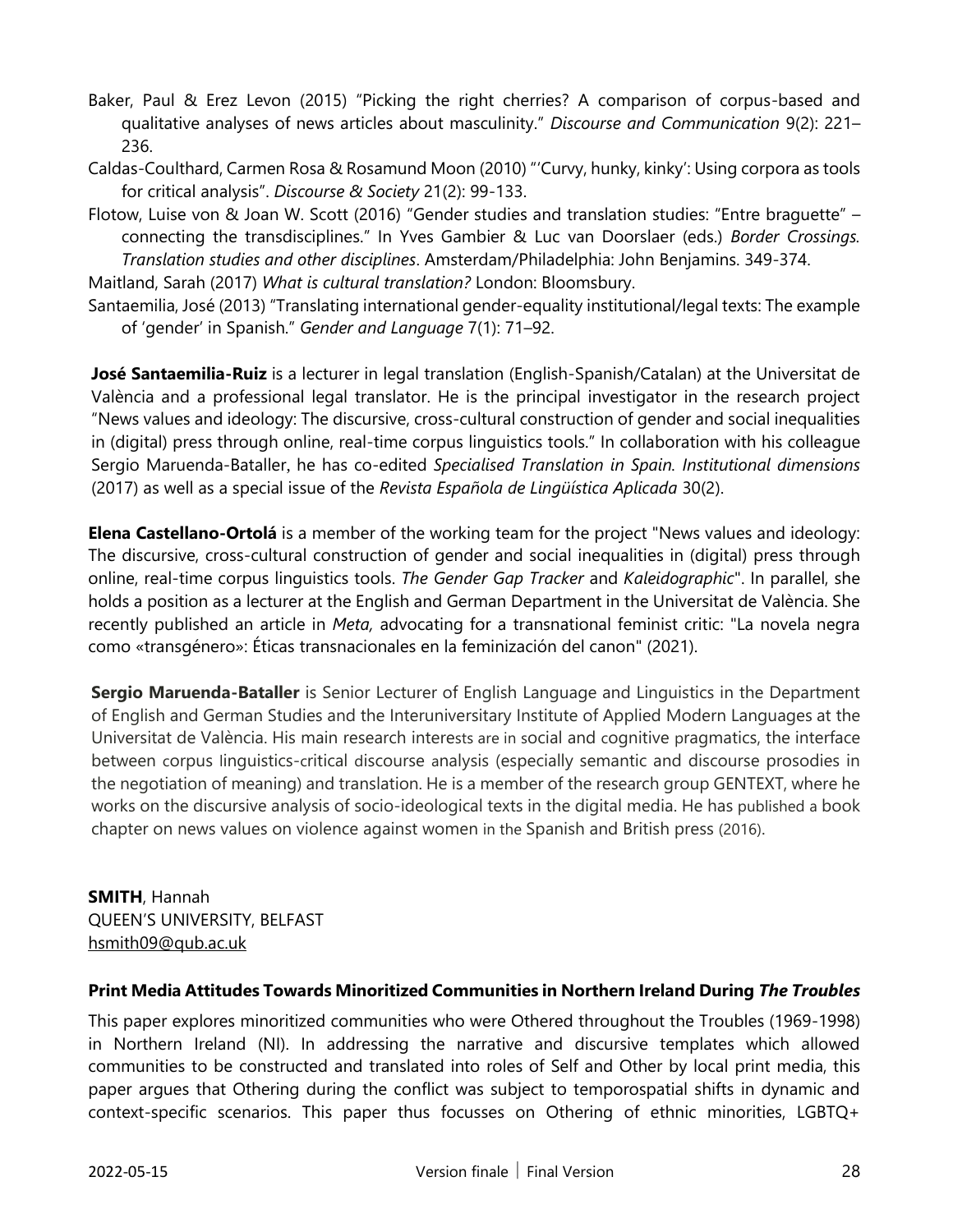communities and women, extending long established binaries of Otherness as between Catholics and Protestants in NI. Considering in particular the effects Othering has on LGBTQ+ communities and on women, media discourse has influenced perceptions of and attitudes towards these groups, which has longstanding effects on these communities, creating what Pierson labels a 'morally conservative society' in NI (2018, 52). Similarly, racial discourse in the region has allowed the continual ostracization of ethnic minorities, with NI gaining the title of 'The Race Hate Capital of Europe' (Knox 2011). While these groups have undoubtedly experienced Othering throughout and after the conflict, academic and media attention has been directed more towards the ethno-religious conflict between Unionism and Nationalism. This paper highlights that 'common ground' was found by Catholic and Protestant communities through Othering minoritized groups, fuelled by religious and moral anxieties. Focussing on local print media such as the *Belfast Telegraph* and the *Ulster Herald*, this study uses a mixture of Critical Discourse Analysis and Narrative Analysis in what Souto-Manning (2014) describes as 'Critical Narrative Analysis' in order to examine 'macro-level power inequities and micro-level interactional positionings' (Souto-Manning 2014, 159). This paper contributes to the debates on how different discursive domains are engaged in sites of continuous power struggles, specifically addressing how these communities are translated into stereotypical and harmful identity tropes.

**Hannah Smith** is a PhD candidate in Translation at Queen's University in Belfast. She holds an MA in Translation and a BA in French with Irish and Celtic Studies from the same university.

**SOLIMAN**, Marwa YORK UNIVERSITY [marwa.abdallah2610@gmail.com](mailto:marwa.abdallah2610@gmail.com)

## **How Geopolitics and Political Agendas Affect Journalistic Translation of Reports by Human Rights Watch**

Translation and journalism have a complex relationship that includes a combination of several procedures and overlapping strategies that are influenced by several factors. Following a descriptive qualitative empirical approach, this paper investigates how ideology and the geopolitical relationships among three Middle Eastern countries (Egypt, Saudi Arabia, and Qatar) influenced news translation of Human Rights Watch (HRW) reports that were issued about three events that include severe violations of human rights: (1) the massacre of Rab'a in Egypt; (2) activists' rights and the assassination of the Saudi Arabian journalist Jamal Khashoggi; (3) the working conditions of migrant workers in Qatar in the preparations for the FIFA World Cup 2022. This study draws on key concepts from both disciplines of translation studies and journalistic studies such as gatekeeping and trans-editing along with the theoretical foundation of van Dijk's theory of ideology and how ideology relates to language, discourse, and hence translation. The analysis and explanation of the data collected are conducted in the light of the dual lens of critical discourse analysis and narrative theory. Key findings of this paper suggest a critical role of ideology and political agendas in employing translation shifts as well as equivalence to support constructed narratives and reconstructing frames. Contextualizing non-obligatory deviations from the formal correspondence within the confinements of the narratives they are embedded in, suggests that shifts were employed to produce variable effects based on who the report is about and what is being reported. While recognizing the limitations of this research, this paper concludes that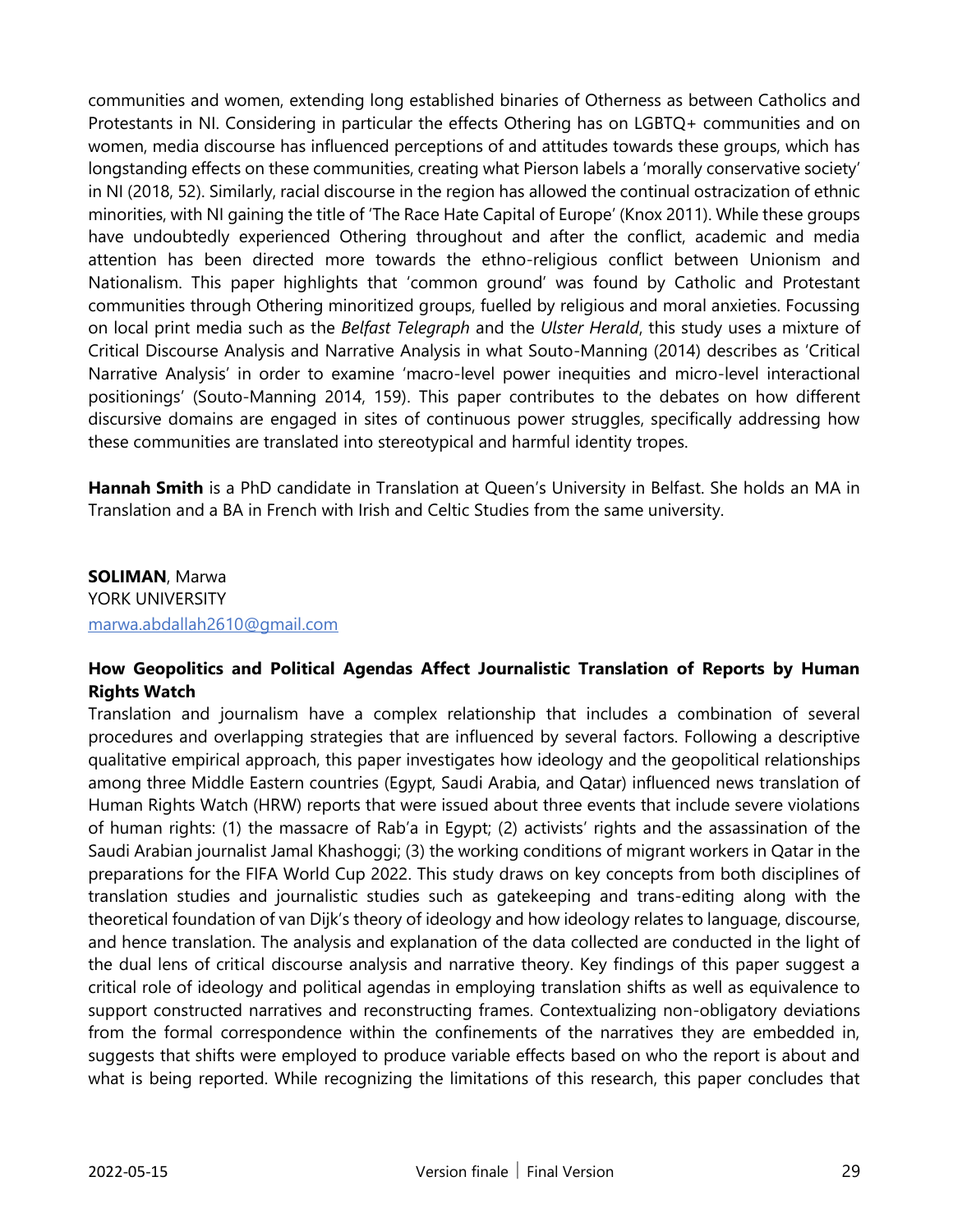within the scope of this study, translation shifts in journalistic translation are not arbitrary or merely editorial but may be ideologically driven.

**Marwa Soliman** works as a translator for news agencies and as a translation project manager for news websites and content-making websites. She holds an MA in Translation Studies from York University.

# **ŠPLÍCHALOVÁ,** Tereza

MASARYK UNIVERSITY [tereza.splichalova@mail.muni.cz](mailto:tereza.splichalova@mail.muni.cz)

### **The Power of Naming: Definite Descriptions Lost and Found in Translation**

It is no news that words have the power to shape, distort and maneuver reality and foist one's preferred worldview upon unsuspecting readers. In the digital age, information verification and critical reading have become indispensable tools for any well-informed reader, but locating the source information might be, at the end of the day, an impossible task; especially if said piece of information underwent a series of translations and re-translations. Such fluid shifts between source and target languages inherently create some leeway for various discoursal practices and larger thinking schemes, granting news media the ability to carefully craft the perlocutionary effect without necessarily changing the content itself. This paper does not, by any means, attempt to encompass the entire scope of shifts, transformations and jiggery-pokery occurring in translation-based news reporting, but focuses on the subtle art of naming. By choosing a convenient definite description, the same piece of utterance can be attributed to a seemingly very different speaker, and aid in shaping one's mind towards the preferred reading. This paper investigates a series of news reports, centered around Greta Thunberg, that were, either fully, partially, or inconspicuously, translated from English to Czech and performs lexical analysis of the employed references, demonstrating that Czech and English readers are oftentimes presented with a very different Greta.

**Tereza Šplíchalová** is a freelance translator and a PhD candidate in Translation at Masaryk University. She often participates in conferences and presents her work on literary translation, fictional worlds, and computer-assisted literary translation.

**VANDAELE,** Sylvie UNIVERSITÉ DE MONTRÉAL [sylvie.vandaele.um@gmail.com](mailto:sylvie.vandaele.um@gmail.com) **LEBLANC**, Emmanuelle UNIVERSITÉ DE MONTRÉAL [emmanuelle.leblanc@umontreal.ca](mailto:emmanuelle.leblanc@umontreal.ca)

## **La COVID-19 dans la presse écrite canadienne : caractérisation d'un corpus d'articles**

La pandémie de COVID-19 a propulsé la publication de nombreux articles scientifiques, mais aussi d'un grand nombre d'articles journalistiques. Ce contexte a mis en relief l'importance de la communication des concepts scientifiques au grand public. La dangerosité et la complexité de la maladie, la rapidité de sa propagation ainsi que les évènements tragiques survenus dans différentes situations ont généré dans la population des réactions diverses : angoisse, dépression, voire déni. D'un seul coup, des concepts spécialisés complexes ont été révélés au grand public : la communication des autorités sanitaires est rapidement devenue fondamentale, et l'information scientifique diffusée dans les médias a pris une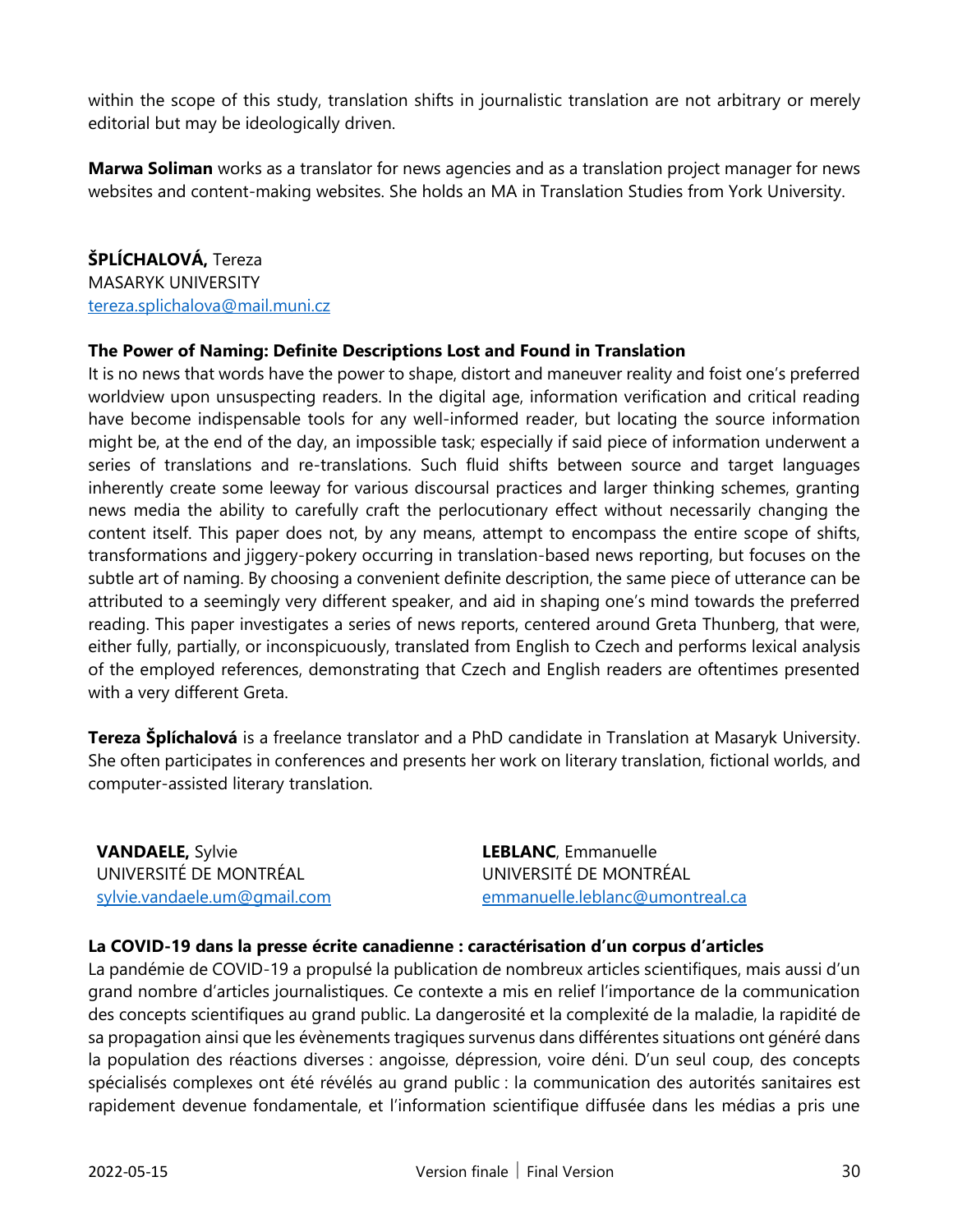importance majeure. Les médias se sont vus envahis, depuis maintenant près de deux ans, par un vocabulaire abscons pour les profanes, accompagné d'explications parfois déroutantes pour le commun des mortels. Selon McCulloch (2019), la pandémie constitue un défi majeur pour la traduction. La communication avec le grand public et l'accès de ce dernier à une compréhension suffisante des concepts constituent toujours un défi, d'autant que la terminologie n'est pas toujours cohérente au sein d'une même langue (Bowker 2020). C'est la raison pour laquelle nous nous interrogeons sur la manière dont les notions spécialisées reliées à la COVID-19 sont exprimées, avec quelle terminologie et quelle phraséologie, dans la presse écrite anglophone et dans la presse écrite francophone au Canada depuis le début de la pandémie. Dans la présente communication, nous nous attacherons à caractériser un corpus d'articles de presse écrite, en anglais et en français, traitant de la COVID-19. Nous viserons, notamment, à mieux comprendre la dynamique de publication (lieux de publication, auteurs des articles) et nous nous attacherons à expliciter les défis inhérents à la constitution d'un tel corpus, en particulier en matière de repérage et de caractérisation des articles sur le plan thématique.

### **Références :**

Bowker, L. (2020). *French-language COVID-19 terminology: International or localized?* The Journal of Internationalization and Localization, 7(1-2), 1-27. http://dx.doi.org/10.1075/jial.20014.bow McCulloch, G. 2020. *Covid-19 Is History's Biggest Translation Challenge*. WIRED. <https://www.wired.com/story/covid-language-translation-problem/>

**Sylvie Vandaele** est professeure titulaire au Département de linguistique et de traduction de l'Université de Montréal, où elle se spécialise dans l'enseignement de la traduction médico-pharmaceutique. Chercheure prolifique, elle a de nombreuses contributions à son actif, notamment le « Chapitre 13. Sens commun, intersubjectivité et traduction » dans *Le partage du sens – Approches linguistiques du sens commun* (2019), « Les traductions françaises de *The Origine of Species* : approche lexicométrique » dans la revue *Hermēneus. Revista de Traducción e Interpretación* (2019)*,* et l'article « Conceptualisation indices in health and life sciences translation: An experientialist approach » dans *MonTI* (2018).

**Emmanuelle Leblanc** a terminé son baccalauréat spécialisé en traduction à l'Université de Montréal et commencera une maîtrise à l'automne 2022.

**YORK**, Christine CONCORDIA UNIVERSITY [christine.york@concordia.ca](mailto:christine.york@concordia.ca)

## **Common Practices in the Quebec Translation Industry with Respect to Canadian English Usage**

After a flurry of activity in the 1990s and 2000s, lexicographical publications on Canadian English (CanE) as a standardized variety of English have dried up, forcing translators, professional writers, editors and journalists to rely on the increasingly outdated *Canadian Oxford Dictionary* as their spelling and vocabulary resource, or to turn to US-based online resources like WordReference.com. But Canadian English—as a settler colonial variety of English—has its own particularities. If it is characterized by the presence of French as a co-official language, leading to numerous borrowings and influences, and contact with Indigenous languages, particularly regarding place names and vocabulary, to what extent might those features be erased in the absence of standardized resources? Since translators and other